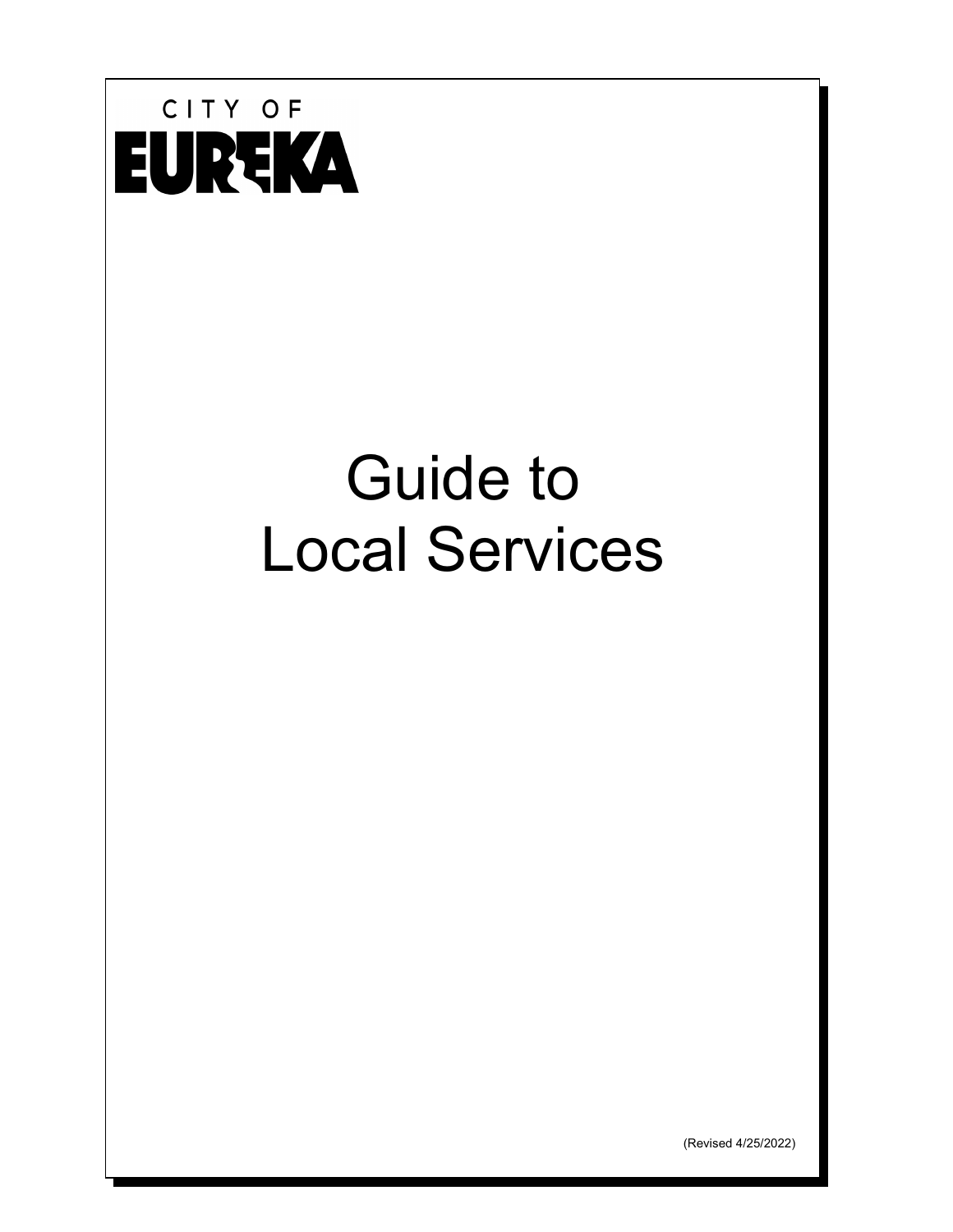# **GUIDE TO LOCAL SERVICES**

# **TABLE OF CONTENTS**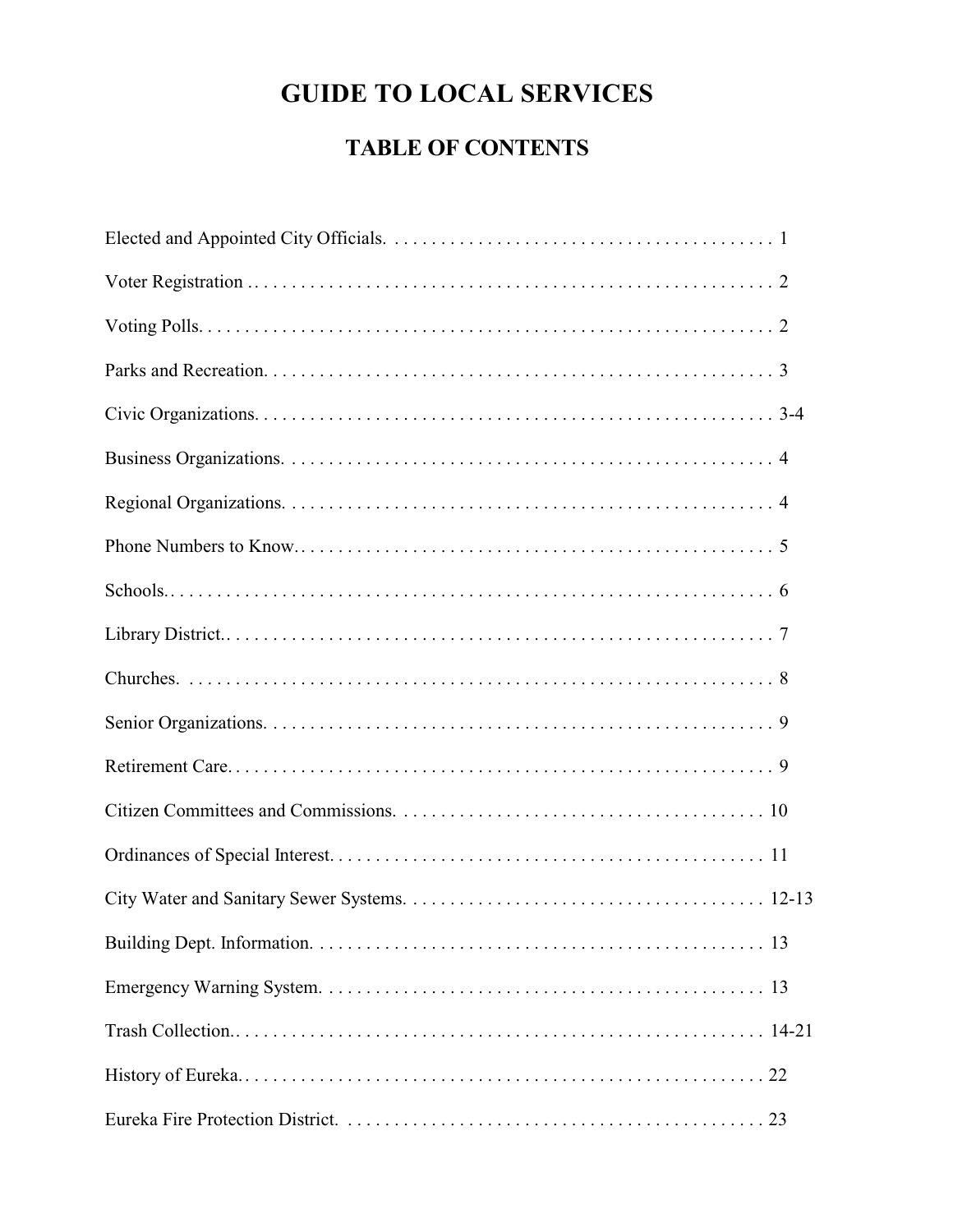#### **ELECTED OFFICIALS**

**MAYOR:** Sean M. Flower, 415 Cerromar Dr. 314-414-3417

#### **BOARD OF ALDERMEN** (Meetings at 7:00 p.m. on 1st and 3rd Tuesday)

| <b>Ward 1:</b> (North of Interstate 44 Right-of Way, west of the rear property lines of lots fronting |              |
|-------------------------------------------------------------------------------------------------------|--------------|
| on Orchard Lane, south and west of the EnderBush Estates Subdivision to include                       |              |
| the properties of Hilltop Village and the southern property line of Forby Estates                     |              |
| Subdivision where it meets and includes the property located at 300 and 401 Forby                     |              |
| Road, following the northern boundary line of the City to include all properties                      |              |
| within the northern boundary line where it meets the City boundary line to the west                   |              |
| and Interstate 44)                                                                                    |              |
| Wes Sir, 1006 Misty Mountain Lane                                                                     | 314-570-8101 |

| WES SIL, TOUD MISTY MOUNTAIN LANE   | $214 - 210 - 0101$ |
|-------------------------------------|--------------------|
| Jerry Diekmann, 5215 Footpath Court | 636-675-4412       |

**Ward 2:** (Eastern and northern boundary line of theCity including the Emerald Forest Subdivision, following the western property line of the Rockwood School District to the northern property line of 300 Forby Road traveling along the western and southern property line of EnderBush Estates Subdivision to the rear property line of homes fronting Orchard Lane, traveling along the northern line of West Fifth Street to where it crosses Interstate 44, including properties on the north side of West Main Street where it meets the northern property line of 215 Sheerin Avenue, to the property line of 353 Bald Hill Road, including all properties along Brock Road and Bald Hill Road to where it meets Highway 109/W and crossing to include the properties in Windswept Farms Subdivision, traveling north and crossing Highway W to include all properties within the City boundary line at the Meramec River where it meets the eastern boundary line of the City)

| Carleen Murray, 626 Wallach Drive   | 587-9195     |
|-------------------------------------|--------------|
| Kevin Kilpatrick, 811 William Drive | 636-242-1231 |

**Ward 3:** (South of the southern Right-of-Way line of Interstate 44, and properties west of the rear lot lines of the properties located on Bald Hill Road and Brock Road, and properties north of the southern boundary line of the City) Jerry Holloway, 780 Vista Hills Court 314-819-3141 Maria Ascrizzi, 699 Legends View Drive 314-497-2454

#### **CITY OFFICIALS** (City Hall Hours: 8:00 a.m. - 5:00 p.m. Monday-Friday)

| City Administrator:    | Craig E. Sabo   | 938-5233 |
|------------------------|-----------------|----------|
| Finance Director:      | Barb Flint      | 938-5233 |
| City Clerk:            | Julie Wood      | 938-5233 |
| Chief of Police:       | Michael Wiegand | 938-6600 |
| Building Commissioner: | John Boggs      | 938-5233 |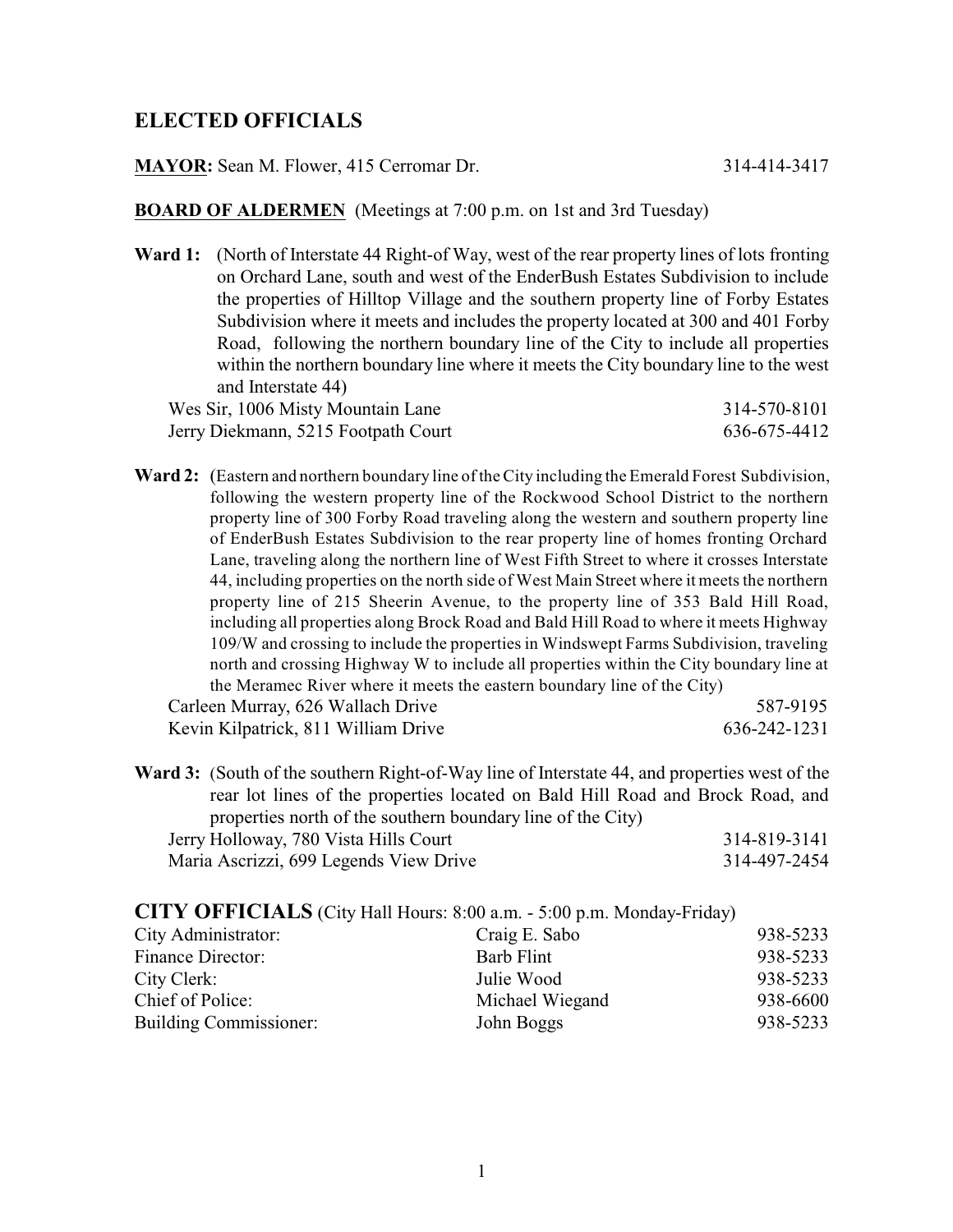## **VOTER REGISTRATION**

Voter Registration Applications are available at Eureka City Hall from 8:30 a.m. to 4:30 p.m., Monday through Friday, Rockwood Schools and St. Louis County Library branches during regular business hours and online at www.sos.mo.gov. St. Louis County Election Information: 314-615-1800.

#### **VOTING POLLS** (OPEN 6:00 A.M. - 7:00 P.M.)\*

Rockwood Administration Center Annex, 500 North Central Avenue

The Timbers Recreation Center, 1 Coffey Park Lane

Eureka Community Center, 333 Bald Hill Road

Blevins Elementary School, 25 East North Street

\*Each voter is notified of his/her polling place before all elections. If you do not receive notification contact voter registration at 314-615-1800.

#### **PARKS AND RECREATION**

**CITY OF EUREKA PARKS** (Open daily from dawn to dusk)

To reserve park pavilions, ballfields or the Community or Recreation Centers, phone the Eureka Parks and Recreation Department at 938-6775.

**Berry Park:** Located at 401 Forby Road. Two (2) pavilions w/grills, playground, restroom, accessible loop trail with connection to Eureka High School

**Bowlby Park:** Located at 807A Williams Drive. Children's playground.

**Coffey Park:** Located off of Hwy. 109. One (1) pavilion and playground, plus The Timbers Recreation Center).

**Drewel Park:** Located on Hill Drive in Shaws Garden Subdivision. Tennis court, handball courts, basketball court, ballfield, pavilion, playground and trail loop.

**Hilltop Park:** Located at Meramec Blvd. and Hilltop Ridge Drive near Forby Road. Pavilion.

**Lions Park:** Located on the east side of Bald Hill Road. Extended hours available by special written permit for recreational activities that use controlled City-operated fixed lighting. Lighted tennis courts, two lighted ballfields, two (2) unlighted ballfields, pavilion and playground.

**Legion Park:** Located on the west side of Bald Hill Road. Four ballfields, pavilion, playground, and roller blade/basketball court.

**Kircher Park:** Located on Williams Road near I-44. Two (2) pavilions w/grills, a restroomand an accessible trail connection to Route 66 State Park.

**Soetebier Park:** Located on Williams Road south of Kircher Park.

**William F. "Bud" Weber Community Center:** Located in Legion Park. Available for rental for social events and meetings.

**The Timbers Recreation Center:** Located in Coffey Park. Available for rental for social events and meetings.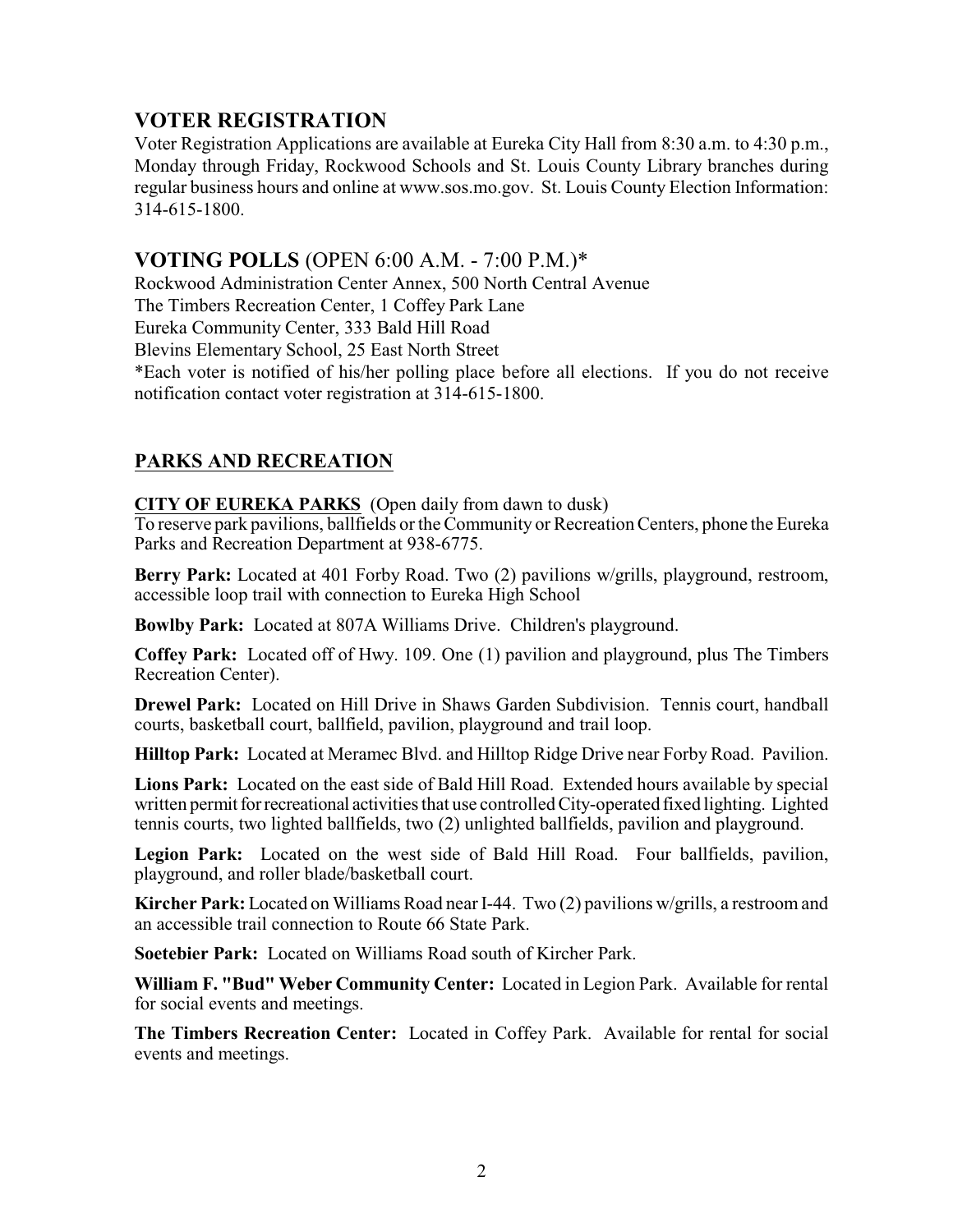**ST. LOUIS COUNTY PARKS** (For information, phone 314-615-7275)

**Greensfelder Park:** Six Flags Road. For horse stable information call 636-458-3801.

**West Tyson County Park:** Interstate 44 and Lewis Road.

**Lone Elk Park:** Interstate 44 and Highway 141. (For reservations for all St. Louis County parks call 314-615-4386)

#### **STATE OF MISSOURI PARKS**

**Rockwoods Reservation:** Highway 109 in Glencoe: 636-458-2236.

**Hilda Young Wildlife Area:** Highway FF in Jefferson County: 636-458-2236.

**Babler State Park:** Highway 109: 636-458-3813.

**Shaw Nature Reserve:** I-44 at Gray Summit: 636-451-3512.

**Route 66 State Park:** I-44 at Lewis Road Exit: 938-7198.

**MERAMEC RIVER ACCESS POINTS:** Allenton, Swiftwater Bend and Pacific Palisades. For information phone the Missouri Department of Conservation at 636-458-2236 or 636-441- 4554.

| <b>CIVIC ORGANIZATIONS</b>                                                                                                  |                                                |
|-----------------------------------------------------------------------------------------------------------------------------|------------------------------------------------|
| <b>American Legion O'Brien Post No. 177</b>                                                                                 | 938-5546                                       |
| Contact: Greg Kitson                                                                                                        | www.legioneurekamo.com                         |
| <b>American Legion Auxiliary Unit No. 177</b><br>Contact: Elsie Becker                                                      | 938-6689                                       |
| <b>Eureka Memorial Post 5468</b>                                                                                            | 938-6393                                       |
| <b>Veterans of Foreign Wars</b><br><b>Contact: Rich Sax</b>                                                                 | www.vfweurekamo.com                            |
| Eureka-Pacific Elks Lodge No. 2644<br>19 West First Street<br>BPOE P.O. Box 732, Eureka, MO 63025                           | 938-6720                                       |
| <b>Eureka West St. Louis County Lions Club</b><br>Contact: Wes Sir                                                          | 938-9270                                       |
| Meramec Lodge No. 313 A.F. & A.M.<br>Eureka Masonic Temple<br>616 Stockell Drive, P.O. Box 713<br><b>Contact: Bob Bauer</b> | 636-671-0762<br>www.mofreemason.com/meramec313 |
| <b>Wednesday Club of Eureka</b>                                                                                             | www.wednesdayclubeureka.com                    |
| <b>Knights of Columbus Council 3511</b><br><b>Contact: Kevin Vescovo</b>                                                    | 938-3096                                       |
| <b>Good Earth Garden Club</b><br><b>Contact: Doris Samples</b>                                                              | 938-7401                                       |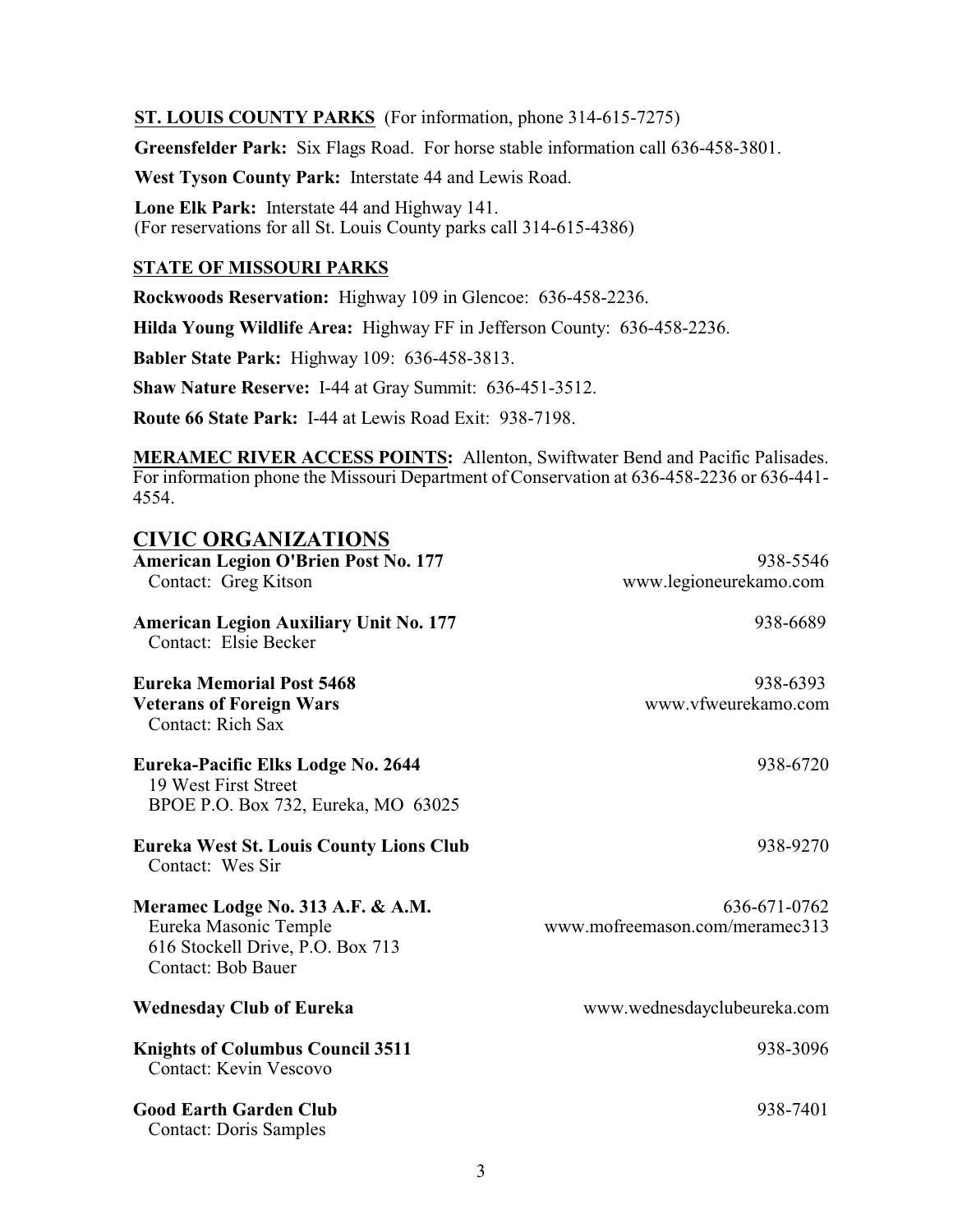# **Eureka Historical Society**

P.O. Box 4: Eureka, MO 63025

| <b>Eureka Food Pantry - Methodist Church</b>                                                        | 938-6377                          |
|-----------------------------------------------------------------------------------------------------|-----------------------------------|
| <b>BUSINESS ORGANIZATIONS AND SERVICES</b>                                                          |                                   |
| <b>Eureka Chamber of Commerce</b><br>113 Hilltop Village, Suite C, Eureka, MO 63025                 | 938-6062<br>www.eurekachamber.org |
|                                                                                                     |                                   |
| <b>REGIONAL ORGANIZATIONS AND SERVICES</b>                                                          |                                   |
| <b>Driver's License Examination Stations</b><br>West County - 703 Big Bend Road                     | 636-256-3951                      |
|                                                                                                     |                                   |
| Auto & Driver's License Renewals (Authorized Agency Offices)<br>Ballwin - 12 Ballwin Plaza          | 636-230-5041                      |
| High Ridge - 1684 Gravois Road                                                                      | 636-677-3339                      |
| Pacific - 730 West Osage                                                                            | 636-393-4011                      |
| <b>Better Business Bureau</b>                                                                       | 314-645-3300                      |
| 5100 Oakland Avenue                                                                                 |                                   |
| <b>Consumer Fraud Hotline</b>                                                                       | 1-800-392-8222                    |
| <b>Missouri Chamber of Commerce</b>                                                                 | 1-573-634-3511                    |
| P.O. Box 149, Jefferson City, MO 65102                                                              |                                   |
| St. Louis Regional Commerce & Growth Association                                                    | 314-231-5555                      |
| 1 Metropolitan Square #1300, St. Louis, MO 63102                                                    |                                   |
| <b>Missouri Tourist Information Center</b>                                                          | 314-869-7100                      |
| Highway 270 & Riverview Drive<br>P.O. Box 13495, St. Louis, MO 63138                                |                                   |
|                                                                                                     |                                   |
| <b>St. Louis Convention &amp; Visitor's Commission</b><br>701 Convention Plaza, St. Louis, MO 63101 | 1-800-916-8938                    |
|                                                                                                     |                                   |
| Missouri Highway & Transportation Department<br>1590 Woodlake Drive, Chesterfield, MO 63017         | 314-275-1500                      |
|                                                                                                     |                                   |
| Missouri Highway Patrol - Troop C<br>891 Technology Dr., St. Charles, MO 63304                      | 636-300-2800                      |
|                                                                                                     |                                   |
| <b>Alcoholics Anonymous (AA) - Central Service</b><br>14 Sunnen Drive., St. Louis, MO 63143         | 314-647-3677                      |
| <b>Agape House (Discount Items)</b>                                                                 | 636-271-5315                      |
| Home Improvement Program (Low Income Families) Debby                                                | 314-615-4025                      |
| WIC (Women/Infants/Children)                                                                        | 314-615-0685/314-679-7900         |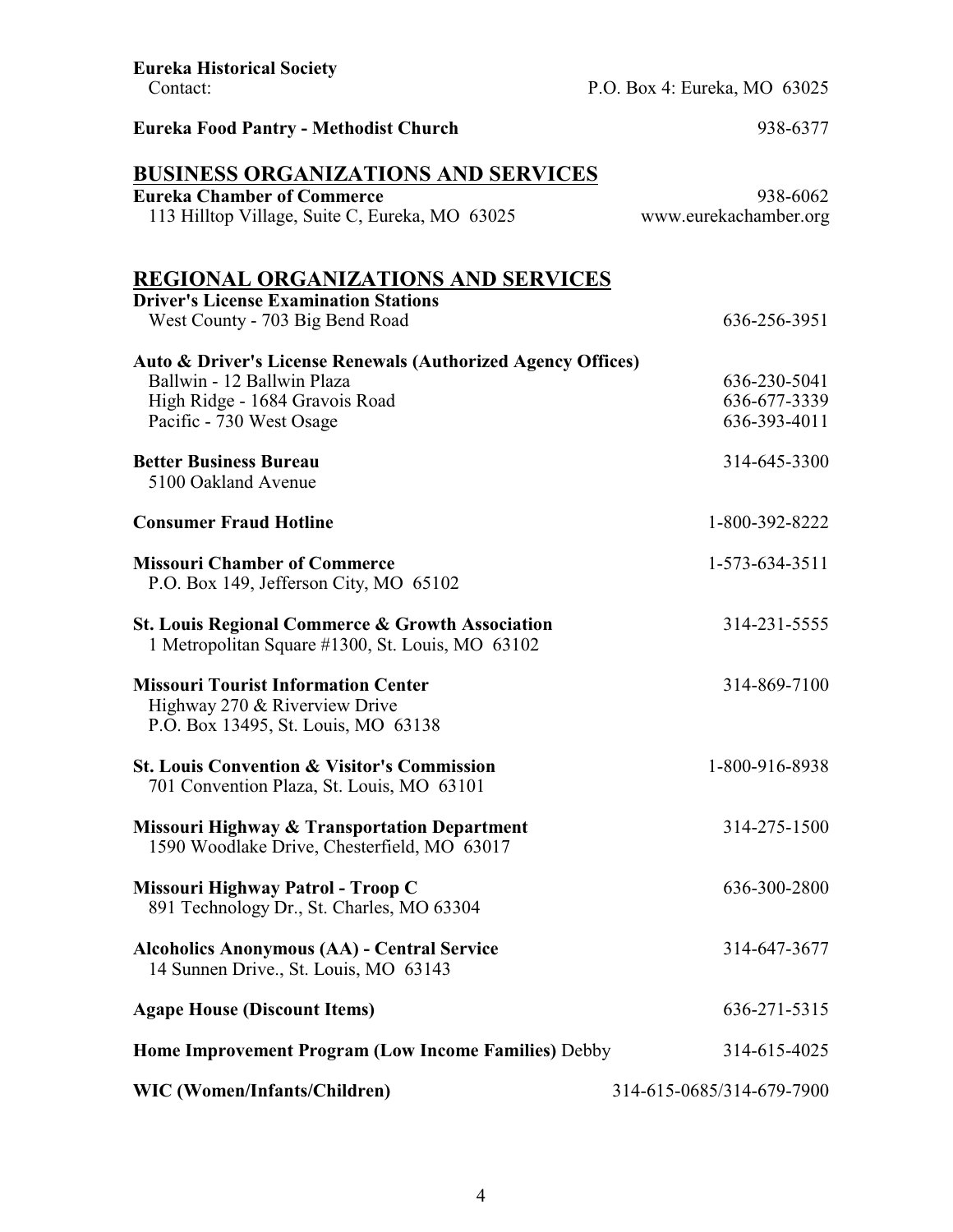| <b>ALL EMERGENCIES (Police, Fire, Ambulance) in Progress</b> | 911      |
|--------------------------------------------------------------|----------|
| Eureka Police (Non-emergency)                                | 938-6600 |
| Eureka Fire Protection District (Non-emergency)              | 938-5505 |
| Municipal Court (8:00 a.m. - 5:00 p.m., Monday - Friday)     | 938-6600 |
| City Hall $(8:00 a.m. - 5:00 p.m.,$ Monday - Friday)         | 938-5233 |

# **HOSPITALS AND HEALTH**

| Cardinal Glennon Children's Hospital          | 314-577-5600 |
|-----------------------------------------------|--------------|
| Des Peres Hospital                            | 314-966-9100 |
| Missouri Baptist Medical Center               | 314-996-5000 |
| St. Anthony's Medical Center                  | 314-525-1000 |
| Mercy Hospital St. Louis                      | 314-251-6000 |
| St. Clare Hospital                            | 636-496-2000 |
| St. Louis County Health Department            | 314-615-0600 |
| Mercy Urgent Care - Legends Corporate Center  | 636-549-0100 |
| Healing Grace Clinic - Central Baptist Church | 636-777-2937 |
| Shriner's Hospital for Children               | 314-432-3600 |
| Poison Control                                | 314-772-5200 |
| Animal Care and Control                       | 314-615-0650 |
| Birth and Death Certificates                  | 314-615-1720 |
| Marriage Licenses - St. Louis County          | 314-615-7180 |
|                                               |              |

# **POSTAL INFORMATION**

| Eureka Post Office      | 636-938-1352   |
|-------------------------|----------------|
| Postal Zip Code Hotline | 1-800-275-8777 |
| Postal Rates & Services | 314-436-4418   |

# **UTILITIES**

| 636-938-5233   |
|----------------|
| 636-938-5233   |
| 1-800-288-2020 |
| 1-888-438-2427 |
| 1-800-552-7583 |
| 314-621-6960   |
|                |

# **OTHER PHONE NUMBERS**

| TDD for Hearing Impaired              |                    | 314-726-1910   |
|---------------------------------------|--------------------|----------------|
| Metro Bus Information                 |                    | 314-231-2345   |
| Recycling Hotline                     |                    | 314-286-9200   |
| Wabash-Frisco & Pacific RR (Wildwood) |                    | 636-587-3538   |
| St. Louis County Property Tax:        | Personal           | 314-615-1500   |
|                                       | <b>Real Estate</b> | 314-615-2555   |
| U.S. Federal Income Tax Information   |                    | 314-342-1040   |
| U.S. Federal Income Tax Forms         |                    | 1-800-829-3676 |
| Social Security Information           |                    | 1-800-772-1213 |
|                                       |                    |                |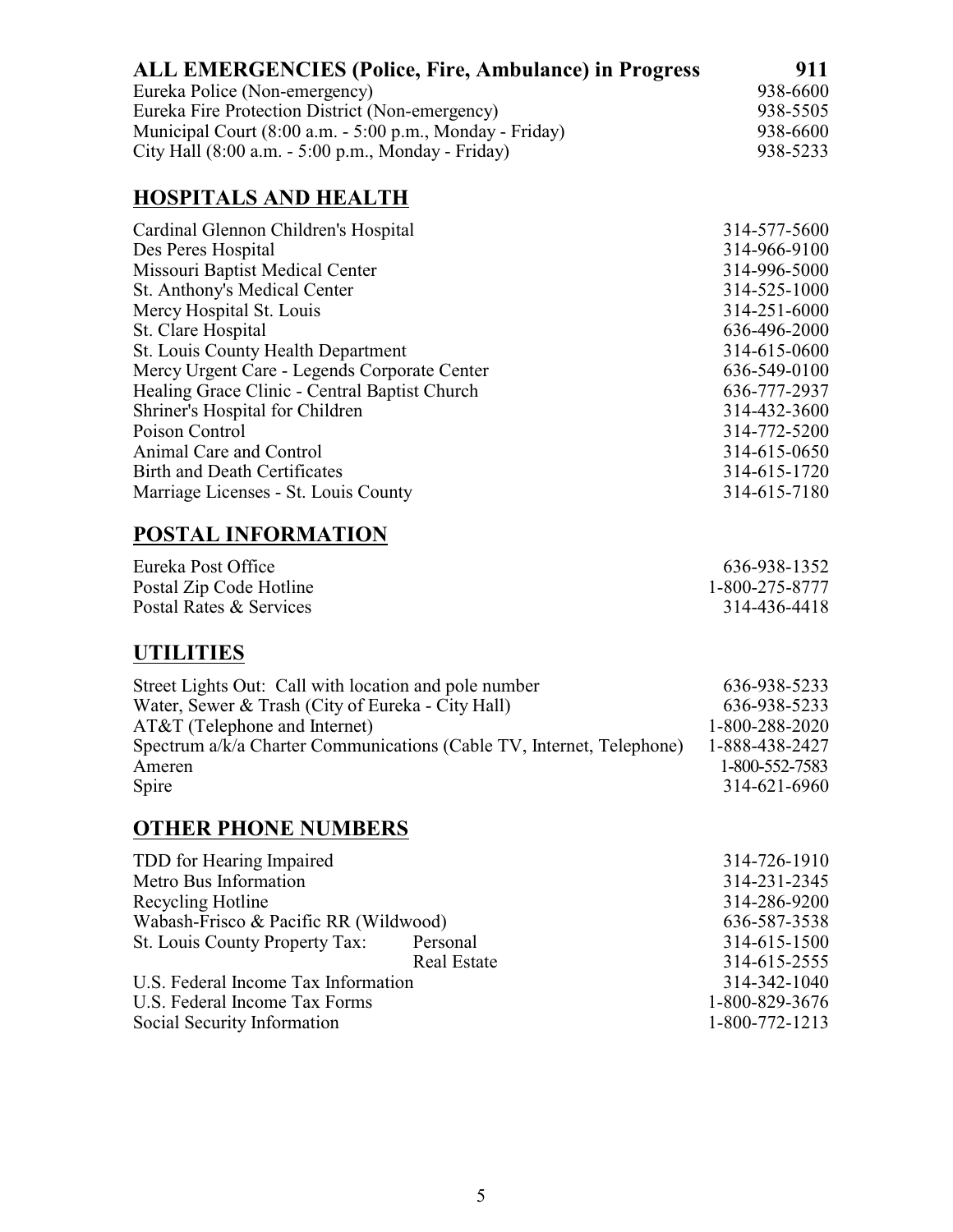# **SCHOOLS**

| PRESCHOOL AND DAY CARE<br><b>Central Baptist Church (ages 3-5)</b><br>601 North Central Ave., P.O. Box 66<br>Eureka, MO 63025-0066 | 938-5577     |
|------------------------------------------------------------------------------------------------------------------------------------|--------------|
| <b>Eureka Elementary School Preschool Center (ages 3-5)</b><br>422 West Fourth Street<br>Eureka, MO 63025                          | 636-733-3150 |
| <b>St. Mark's Lutheran Church (ages 3-5)</b><br>500 Meramec Blvd.<br>Eureka, MO 63025                                              | 938-4432     |
| <b>Sacred Heart Catholic Church (ages 3-5)</b><br>350 East Fourth Street<br>Eureka, MO 63025                                       | 938-4602     |
| <b>Creative Expressions Learning Center, Inc.</b><br>76 Legends Parkway<br>Eureka, MO 63025                                        | 938-3999     |
| <b>PUBLIC</b><br><b>Rockwood School District</b><br><b>Administrative Office</b><br>111 East North Street<br>Eureka, MO 63025      | 636-733-2000 |
| <b>Eureka Elementary School (Grades K-5)</b><br>422 West Fourth Street<br>Eureka, MO 63025                                         | 636-733-3150 |
| <b>Geggie Elementary School (Grades K-5)</b><br>430 Bald Hill Road<br>Eureka, MO 63025                                             | 636-733-3200 |
| <b>Blevins Elementary School (Grades K-5)</b><br>25 East North Street<br>Eureka, MO 63025                                          | 636-733-3175 |
| LaSalle Springs Middle School (Grades 6-8)<br>3300 Hwy. 109<br>Glencoe, MO 63038                                                   | 636-733-4200 |
| <b>Eureka Senior High (Grades 9-12)</b><br>4525 Hwy. 109<br>Eureka, MO 63025                                                       | 636-733-3100 |
| <b>PRIVATE/PAROCHIAL</b><br><b>Sacred Heart Catholic School (Grades K-8)</b><br>350 East Fourth Street<br>Eureka, MO 63025         | 938-4602     |
| <b>St. Mark's Lutheran School (Grades K-8)</b><br>500 Meramec Blvd.<br>Eureka, MO 63025                                            | 938-4432     |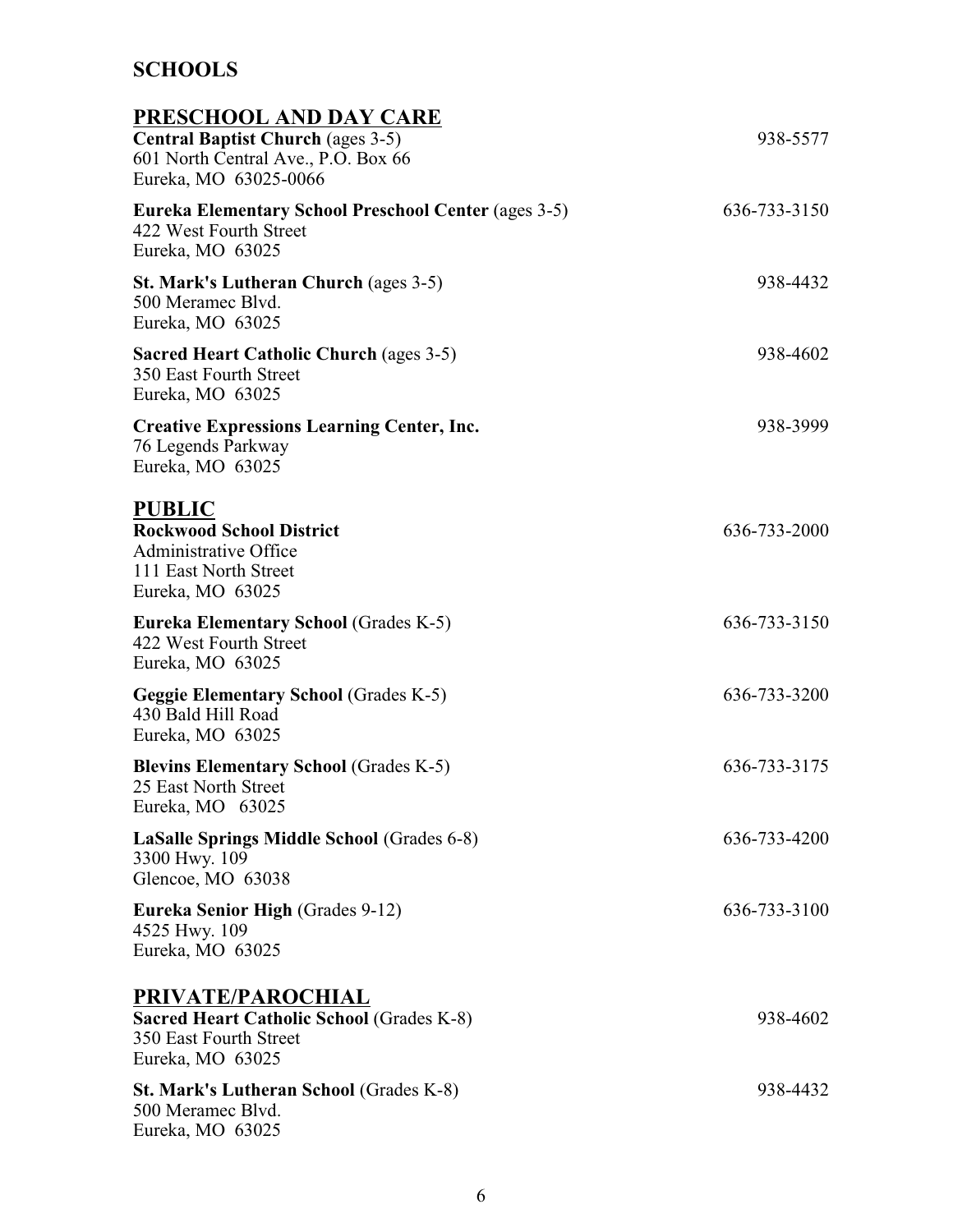| <b>ST. LOUIS COUNTY LIBRARY DISTRICT</b><br>Headquarters: 1640 Lindbergh Blvd., Ladue, MO 63131                                                                                                                                                       | 314-994-3300 |
|-------------------------------------------------------------------------------------------------------------------------------------------------------------------------------------------------------------------------------------------------------|--------------|
| <b>AREA BRANCHES:</b> (You can register to vote at any branch of the<br>St. Louis County Library during their regular business hours)                                                                                                                 |              |
| Eureka Hills: 500 Workman Road, Eureka, MO 63025<br>Hours: Monday - Thursday 9:00 a.m. - 9:00 p.m.;<br>Friday - Saturday 9:00 a.m. - 5:00 p.m.;<br>Closed on Sundays.<br>Call for story time schedule or other special services.                      | 314-994-3300 |
| <b>Daniel Boone:</b> 300 Clarkson Road, Ellisville, MO 63011<br>Hours: Monday - Thursday 9:00 a.m. - 9:00 p.m.;<br>Friday - Saturday 9:00 a.m. - 5:00 p.m.<br>Sunday 1:00 p.m. - 5:00 p.m.<br>Call for story time schedule or other special services. | 314-994-3300 |
| Grand Glaize: 1010 Meramec Station Rd., Manchester, MO 63021<br>Hours: Monday - Thursday 9:00 a.m. - 9:00 p.m.;<br>Friday - Saturday 9:00 a.m. - 5:00 p.m.<br>Closed on Sundays.<br>Call for story time schedule or other special services.           | 314-994-3300 |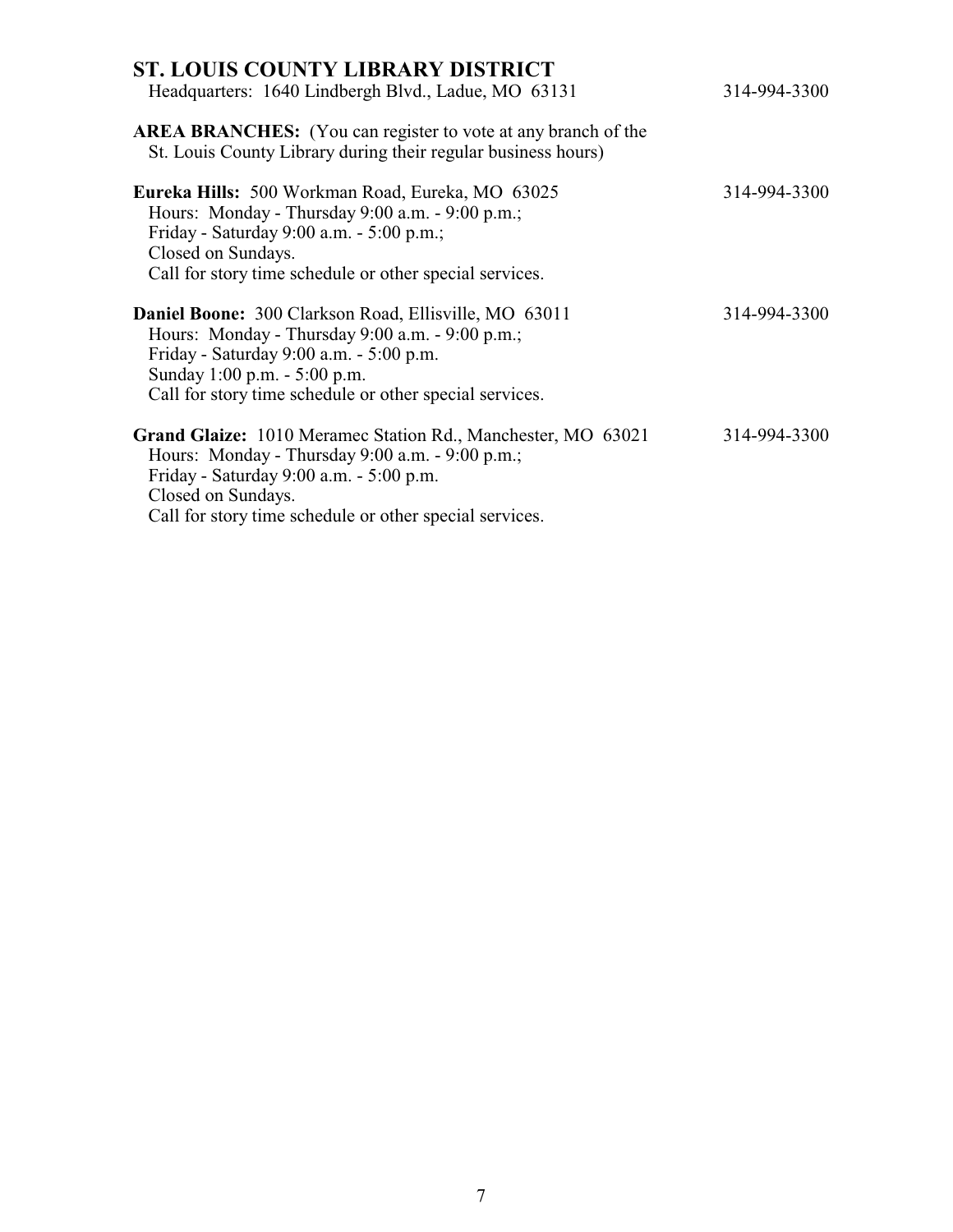#### **CHURCHES**

Central Baptist Church Senior Pastor Ned Nugent 601 N. Central Avenue P.O. Box 66 Phone: 636-938-5577 Website: www.centralpoints.org Email: centralpoints@att.net

Eureka Bible Church Pastor Jim Brown 86 Augustine Road Phone: 636-938-6162 Website: www.eurekabiblechurch.org Email: pastorebc@att.net

Eureka Church of Christ Minister/Servant Bob McCollough Sunday Services are held at Victorian Gardens 15 Hilltop Village Center Drive Phone: 314-791-2098 Website: www.eurekachurchofchrist.com

Eureka United Methodist Church (Food Pantry) Senior Pastor Duane Larson 215 N. Central Avenue Phone: 636-938-6377 Website: www.eurekaumc.org Email: eumc01@sbcglobal.net

Genesis Church Pastor Mike Hubbard Sunday Services are held at Eureka High School Mailing address: P.O. Box 183 Office Address: 1699 W. Fifth Street Phone: 636-549-3189 Website: www.genesiseureka.com Email: info@genesiseureka.com

Heritage Presbyterian Church Pastor Jesse York 4000 Alt Road Phone: 636-938-3855 Website: www.heritagewildwood.org Email: info@heritagewildwood.org

Ignite Church Pastor Jody Burkeen 1729 West Fifth Street Phone: 636-465-2687 Website: www.ignitechurchstl.org Email: church@ignitechurchstl.org

Most Sacred Heart Catholic Church Father Joe Kempf 350 East Fourth Street Phone: 636-938-5048 Website: www.sacredhearteureka.com Email: info@sacredhearteureka.org

St. Francis Episcopal Church Parish House (Office and Chapel): 602 Rockwood Arbor Dr. Phone: 636-938-3733 Website: www.stfranciseureka.com

St. Mark's Lutheran Church Pastor Bob Liebmann 500 Meramec Blvd. Phone: 636-938-4432 Website: www.stmarkseureka.org Email: pastorbob@stmarkseureka.org

Angel Food Ministries: 636-257-3593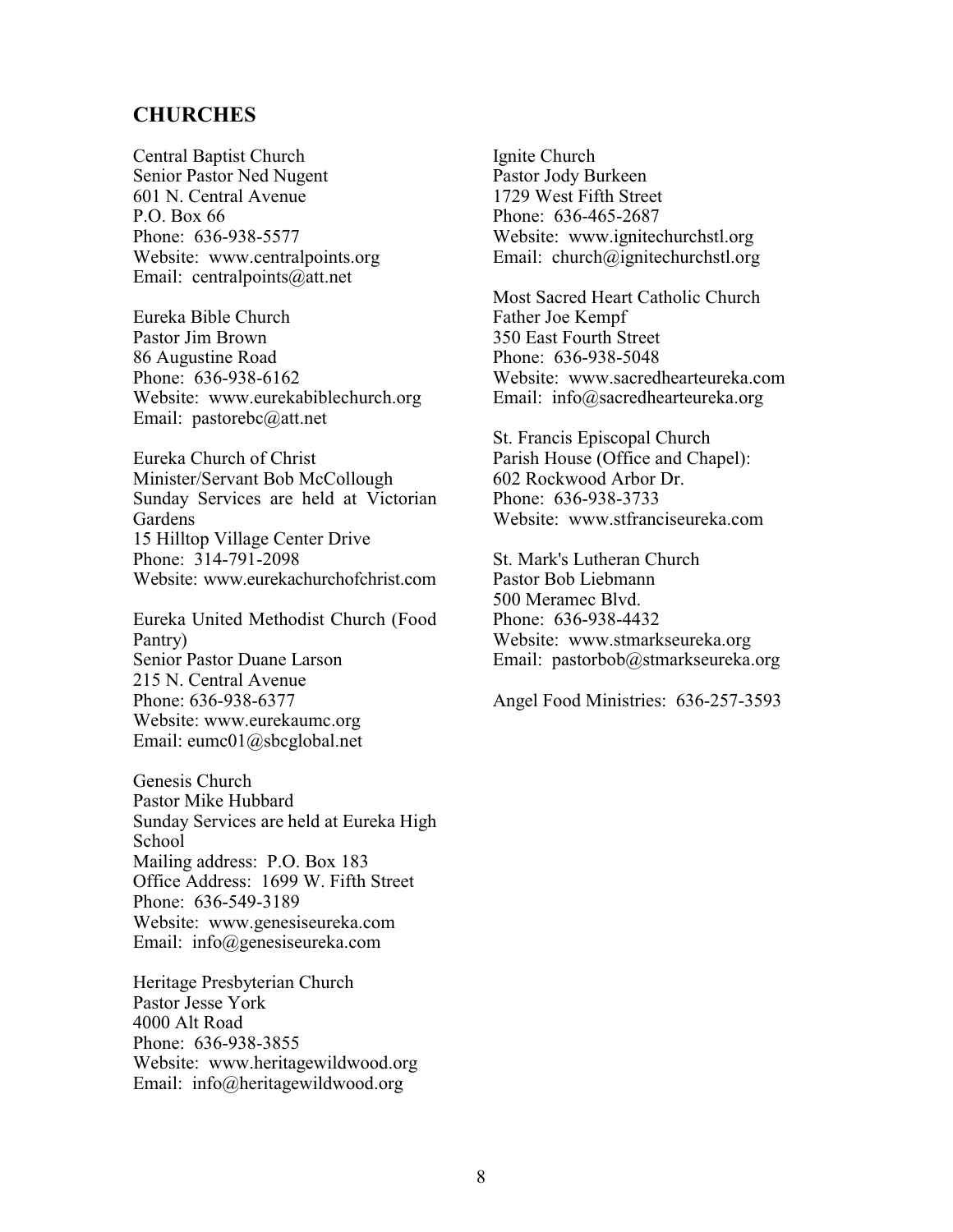# **SENIOR CITIZEN ORGANIZATIONS AND SERVICES**

#### **County Older Residents Program (C.O.R.P.**)

The County Older Residents Program (C.O.R.P.) is a free membership program for St. Louis County residents sixty (60) years of age or older. The goal of C.O.R.P. is to help seniors maintain an independent lifestyle by offering a variety of services. You may reach the St. Louis County C.O.R.P. office by calling 314-615-4516 between the hours of 8:00 a.m. to 5:00 p.m., Monday through Friday. Some services offered include transportation to doctor appointments and shopping or a C.O.R.P. volunteer will do shopping for those who are unable.

| <b>Senior Resource Center (House Springs)</b> | 636-677-4578 |
|-----------------------------------------------|--------------|
|-----------------------------------------------|--------------|

**Meals on Wheels** (For hot lunches delivered to your home or to volunteer) 636-227-3882 Contact: Maria

## **NURSING HOME/RETIREMENT CARE CENTERS**

| <b>Avonlea Senior Living</b><br>531 Avonlea Court<br>Eureka, MO 63025                                           | 587-9888 |
|-----------------------------------------------------------------------------------------------------------------|----------|
| <b>Hilltop Manor</b> (Lutheran Senior Services facility)<br>11 Hilltop Village Center Drive<br>Eureka, MO 63025 | 938-3387 |
| <b>Marymount Manor</b><br>313 Augustine Road<br>P.O. Box 600<br>Eureka, MO 63025-0600                           | 938-6770 |
| <b>St. Andrew's at Francis Place</b><br>300 Forby Road<br>Eureka, MO 63025-0476                                 | 938-5151 |
| Victorian Gardens Senior Independent Living<br>15 Hilltop Village Center Drive<br>Eureka, MO 63025              | 587-3737 |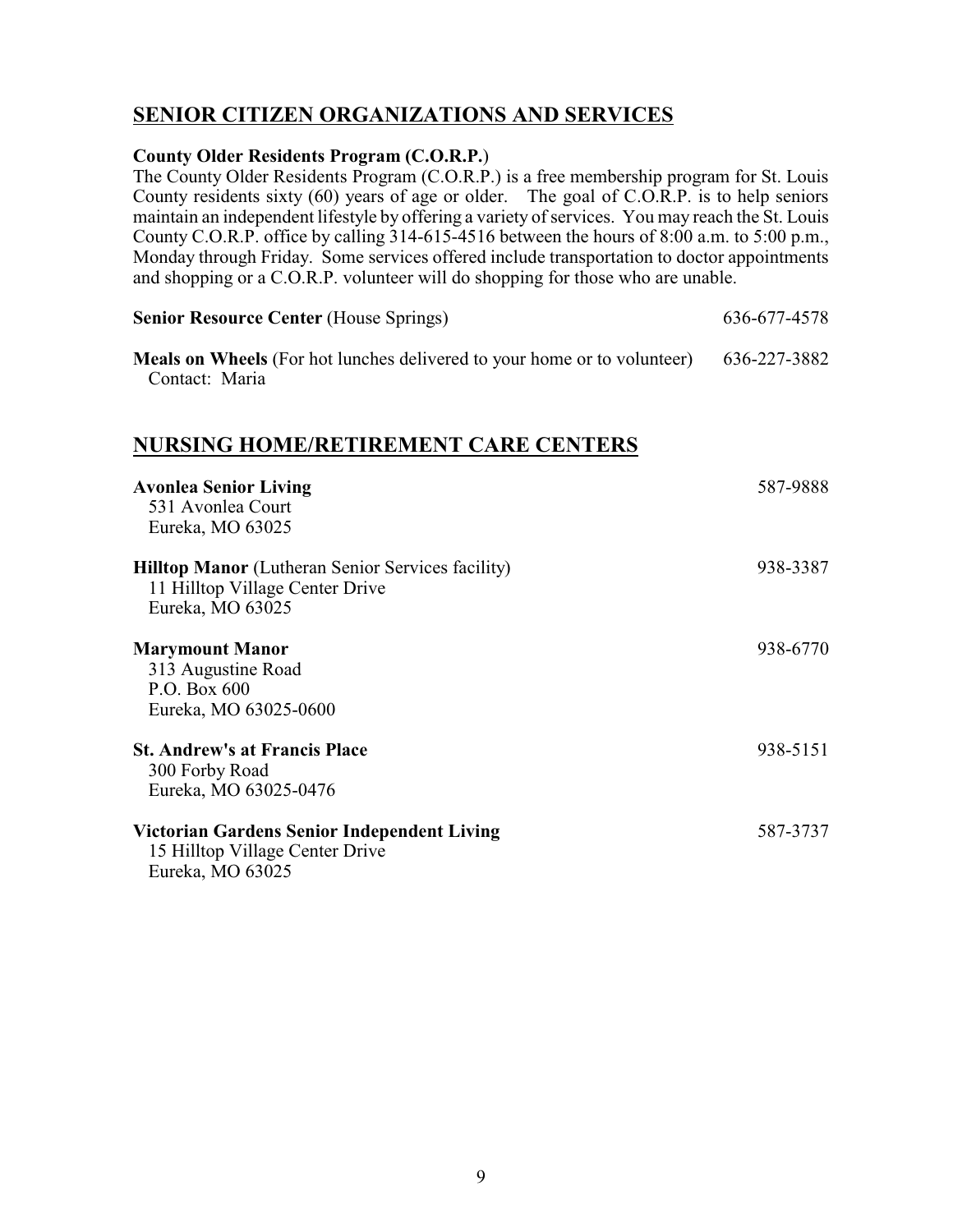# **COMMITTEES AND COMMISSIONS**

**Board of Aldermen:** A Board comprised of six (6) officials (two (2) Aldermen from each Ward) elected for two (2) year terms by registered voters of the City. Responsibilities include making final determinations based on recommendations by the Planning and Zoning Commission, Park Board, TIFCommission and IDA Board. The Mayor shall have a seat on and preside over the Board of Aldermen, but shall not vote on any matter except in the case of a tie. The Mayor is elected for a four (4) year term by the registered voters of the City. Board of Aldermen meetings are held at City Hall at 7:00 p.m. on the first and third Tuesday of each month.

**Board of Adjustment:** A Board comprised of five (5) members and three (3) alternates appointed for five (5) year terms by the Mayor with the consent of the Board of Aldermen. Responsibilities include hearing and deciding appeals of the Building Commissioner's rulings on zoning regulations. Board of Adjustment meetings are held at City Hall at 7:00 p.m. based on receipt of applications.

**Planning and Zoning Commission:** A Commission comprised of nine (9) members appointed for four (4) year terms by the Mayor with the consent of the Board of Aldermen. Responsibilities include studying subdivisions of land, future development of the City and recommending to the Board of Aldermen the boundaries of the various zoning districts and the appropriate regulations and restrictions that should be contained in the zoning code or any matters concerning major improvements or developments of the physical aspects of the City. The Planning and Zoning Commission also conducts public hearings for zoning changes, special use permits, flood plain variances and site plans for development. Planning and Zoning Commission meetings are held at City Hall at 7:00 p.m. on Wednesday of the week following Board of Aldermen meetings.

**Tax Increment Financing Commission (TIF):** A Commission comprised of twelve (12) members appointed for four (4) year terms, consisting of five (5) residents recommended by the Mayor with the consent of the Board of Aldermen, one (1) Aldermanic representative, two (2) Rockwood School District members, three (3) St. Louis County Representatives and one (1) member representing all other taxing jurisdictions. Created in 1988 to plan for and promote economic development in Eureka, and review and recommend to the Board of Aldermen projects using Tax Increment Financing (TIF) to fund public improvements. TIF Commission meetings are held based on receipt of requests.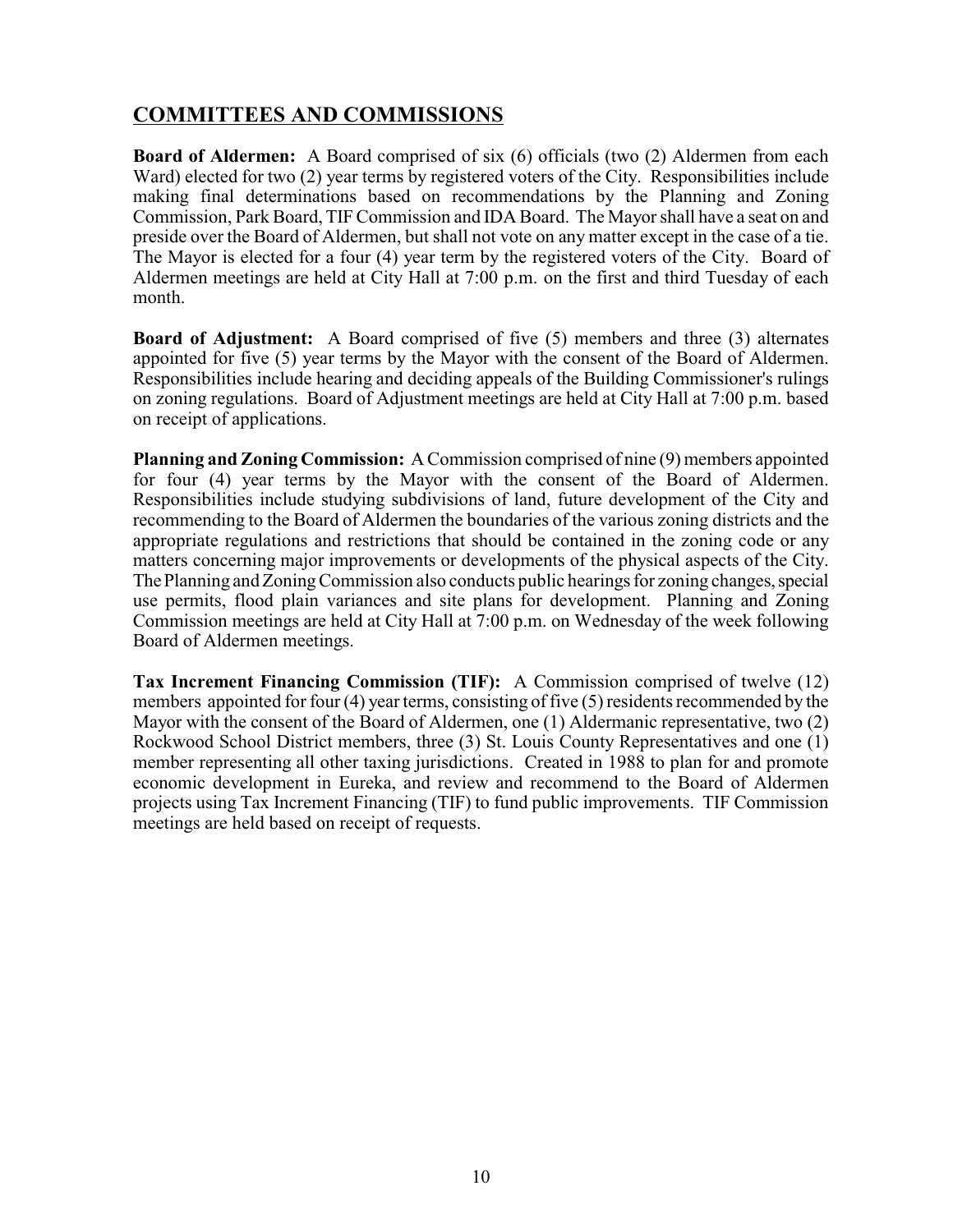# **ORDINANCES OF SPECIAL INTEREST**

**Animal Control Rules and Regulations:** It shall be unlawful for any person owning, controlling, possessing or having the management or care, in whole or in part, of any dog and/or cat, to permit them to go off the premises of the owner or keeper, unless they are securely tied or led by a line or leash of a length of no more than six (6) feet. All dogs and cats four (4) months or older shall be vaccinated against rabies, and wear a current rabies registration and vaccination tag issued by the Health Department of St. Louis County. All female dogs must be kept securely confined in an enclosed place while in heat. For pet registration, vaccinations, animal bites, and stray dogs and cats, phone St. Louis County Animal Control at 314-615-0650.

**Weeds:** All grass or vegetation which has attained a height of twelve (12) inches or more, growing or existing upon land within the City, with the exception of land used for farming or gardening purposes at the time of such growth, are declared a public nuisance and prohibited. The City issues weed violation notices, which, if not corrected within ten (10) days, are sent to Municipal Court. To report any weed violations you observe, you may call the Weed Hotline at 636-938-5233 (Ext. 120).

**Discharge of Firearms:** Discharge of any firearm or bow is prohibited in the City of Eureka except by special permit. Archery ranges are located in Lone Elk Park and Jefferson Barracks Park in St. Louis County and are free to the public.

**Address Numbers:** Four (4) inch or larger address numbers shall be placed on all commercial and residential structures. On commercial structures numbers should be placed on the front door of the building and the back door of the building. On residential structures the numbers shall be placed on the front of the residence or on the ground surrounding the residence.

**Overnight Parking of All Boats and Trailers on Street:** No person shall park a boat or trailer overnight upon any roadway or street or between the building set back lines and the street unless said boat or trailer is parked on a driveway. Trucks over eighteen thousand (18,000) pounds are prohibited in residential areas.

**Derelict and Abandoned Vehicles:** No person shall leave any abandoned or derelict vehicle on public or private property within the City or on any street or highway in the City. A derelict vehicle is defined as any partially dismantled, non-operating, wrecked or junked motor vehicle or trailer of any type, situated on property or upon any street or highway which does not display a permanent license plate or set of plates issued for that vehicle indicating current registration.

**Solicitation:** No person shall go upon land upon which is situated a private residence for the purpose of soliciting orders for the sale of goods, wares and merchandise, or for the purpose of disposing of or peddling or hawking the same, without having first been requested or invited to do so by the owner or occupant of the private residence.

**Signs:** Permits are required for all new and replacement signs.

**Fences:** Information concerning the requirements and restrictions on fences in residential areas may be obtained by contacting the Building Commissioner.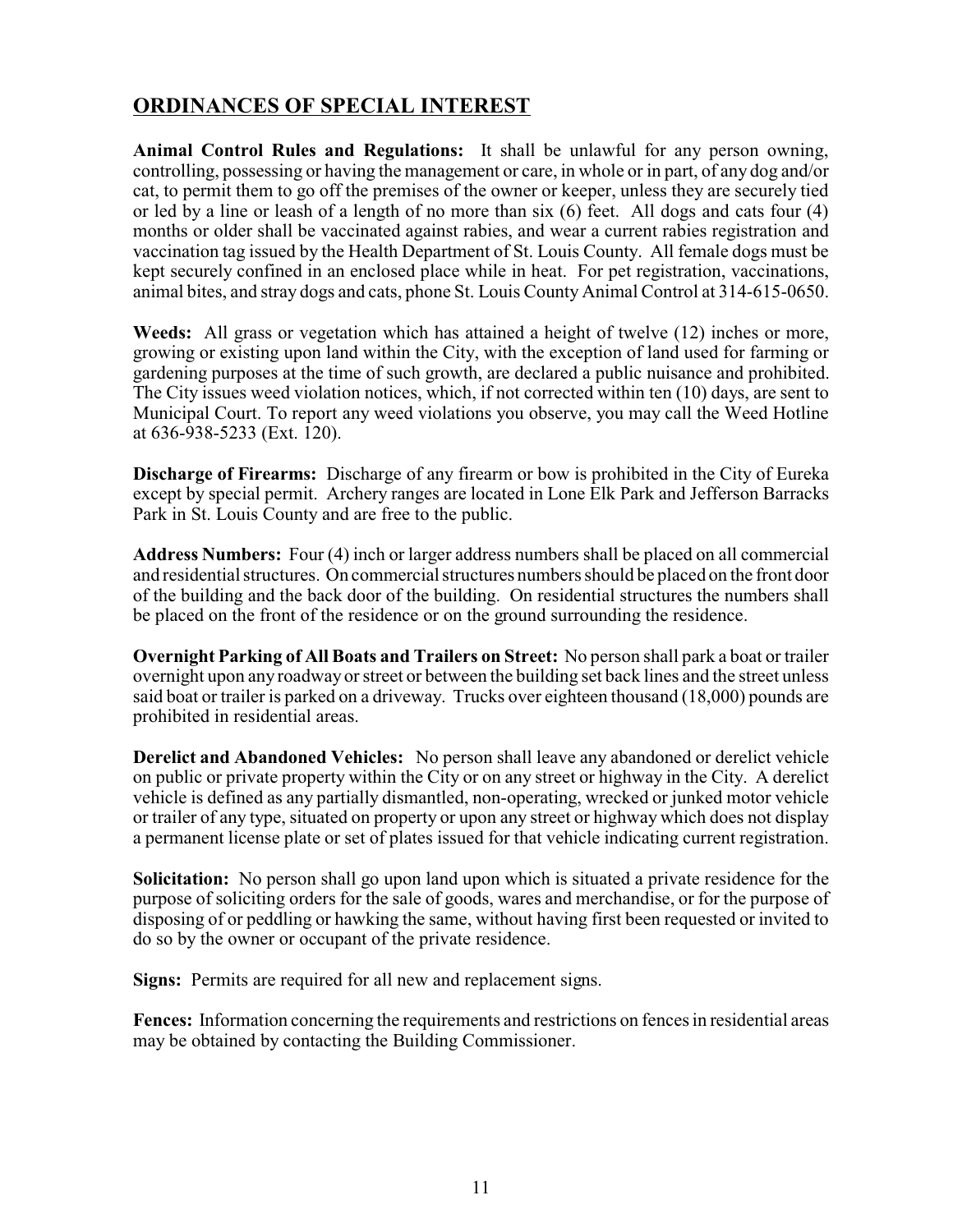#### **CITY WATER INFORMATION**

The City is the purveyor of our water system as opposed to Missouri-American Water. The system consists of five (5) deep wells (depth of 500 - 1,235 feet), disinfection equipment, water softening equipment, six (6) storage tanks (2,775,000 gallon capacity), five (5) booster stations (to deliver water under pressure to higher elevations) and thirty (30) miles of distribution lines with valves and over three hundred (300) fire hydrants. The average native water hardness is 348 milligrams/liter (21 grains/gallon) and average sodium content is 41 mg/1 (2.40 g/g). Following treatment by the City's water softening equipment, the average water hardness is approximately 8 grains/gallon. Fluoride is added to the City's water which helps prevent dental decay. The St. Louis County and Missouri Department of Health and the Missouri Department of Natural Resources test water quality on a regular schedule.

#### **ANNUAL BACKFLOW PREVENTION DEVICE INSPECTIONS**

As hopefully you are aware, anyone with a backflow prevention device is required by State law to have an annual inspection performed by a certified backflow prevention device inspector. The most common residential use of such a device is in conjunction with a lawn sprinkler system and/or swimming pool. St. Louis County is the permitting and inspection authority for the installation of backflow prevention devices. If you have a sprinkler system and/or swimming pool and are not having these annual inspections performed, please contact the St. Louis County Public Works Department at 314-615-2559.

#### **WATER PRESSURE REGULATORS**

It is recommended that a periodic inspection and testing be performed for those of you who have water pressure regulators installed in your home to help ensure that they remain in good working order.

#### **SANITARY SEWER INFORMATION**

The City is the purveyor of our sanitary sewer system as opposed to the Metropolitan Sewer District (MSD). We have, on occasion, encountered problems with grease deposits causing blockages in our sanitary sewer system and would like to remind customers to dispose of grease properly and avoid pouring it down the drain as it hardens over time and becomes lodged in the line causing backups and problems at the treatment facility. You may dispose of used grease by pouring it into a metal can with a plastic lid. Vegetable shortening cans will not work since they are foil lined and cannot withstand the heat. Once it has cooled and solidified it can be disposed of in the trash can. Oils that do not solidify can be saved and reused as long as they are strained, refrigerated and used within a few weeks. Small amounts of oil can be used to lubricate squeakyhinges, wheelbarrow and wagon wheels, pruners, loppers and garden scissors. It can also be applied to garden shovels and spades to prevent them from rusting. A thin coating can be applied to a snow shovel to prevent the snow from sticking. If these options won't work for you, to help solidify this type of kitchen oil try mixing it with bark chips, kitty litter or sand and then disposing of it with your normal household waste. You should check with your insurance carrier to see if a rider is required for coverage against sanitary sewer backups as the City is not liable for these occurrences.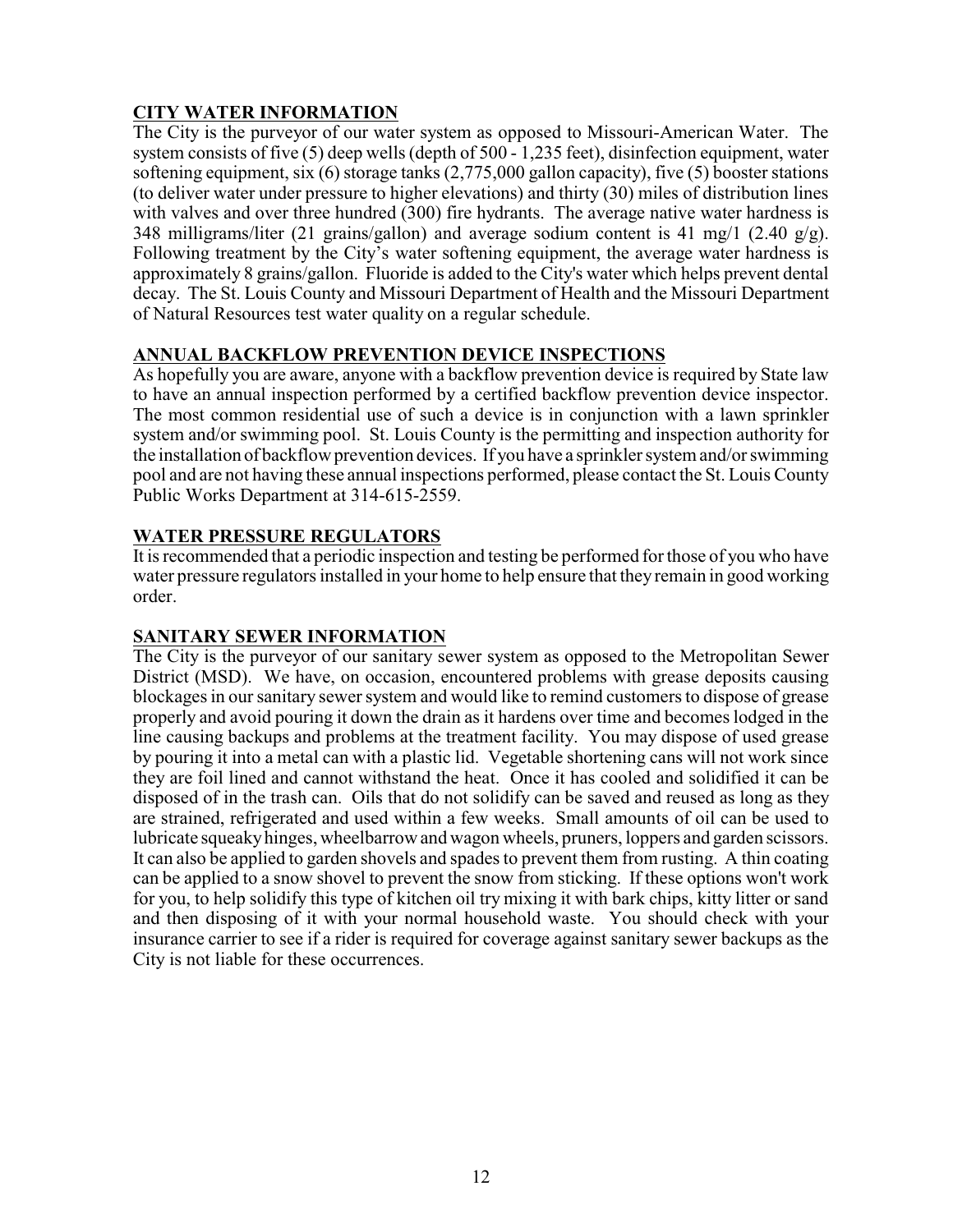#### **WATER LINE AND SANITARY SEWER EMERGENCIES**

If you incur a water line leak or sewer backup during regular business hours, Monday-Friday, 8:00 a.m - 5:00 p.m., please contact City Hall at 938-5233. To obtain assistance after 5:00 p.m. weekdays, and on weekends and holidays, please call the Police Department at 938-6600. The call will be automatically forwarded to St. Louis County for dispatching, at which time you would need to inform the dispatcher of the problem and that you are a Eureka resident. Be sure to inform the dispatcher that Eureka has its own water and sewer systems and that it is not a part of the Missouri-American Water Company or the Metropolitan Sewer District.

#### **BUILDING DEPARTMENT INFORMATION**

Please be aware that permits may be needed for any additional improvements or accessories you may want such as swimming pools, fences, storage sheds, decks, satellite dishes, etc. This affords us the opportunity to ensure quality of property and safety of residence. Additional information can be obtained by calling 938-5233.

#### **CIVIL DEFENSE WARNING SYSTEM**

The Civil Defense Warning System was developed to provide a means of warning federal, military, state and local officials and the civilian population of attack, disasters, or hazardous conditions.

There are three tones which may be sounded:

- 1. Wailing: This is the attack tone which indicates the Country has been attacked; take protective action immediately.
- 2. Steady: This is a tornado warning which indicates a tornado has been spotted.
- 3. High/Low: This indicates an emergency message and/or announcement.

The emergency warning system is also capable of functioning as a public address system. The sirens will be activated by St. Louis County at 11:00 a.m. on the first Monday of each month. The siren tones will vary from month to month. In the event of severe weather near the time of the scheduled test, the test will be canceled for that month. For more information contact the Eureka Police Department at 938-6600.

#### **CodeRED EMERGENCY NOTIFICATION SYSTEM**

The CodeRED emergency notification system is a communication service available for emergency notifications such as a missing child, evacuation, bomb threat, hostage situation, natural disaster, terrorism threat, chemical spill or other emergency incidents where rapid and accurate notification is essential for safety, plus severe weather alerts if you so choose. CodeRED can reach Eureka residents by residential phone, business phone or cell phone. The system will make three attempts to contact citizens and will leave messages in voicemail and on answering machines. The system can also send e-mails and text messages if desired.

To ensure that your information is entered into the CodeRED system, visit the City's website at www.eureka.mo.us and sign up for the notifications.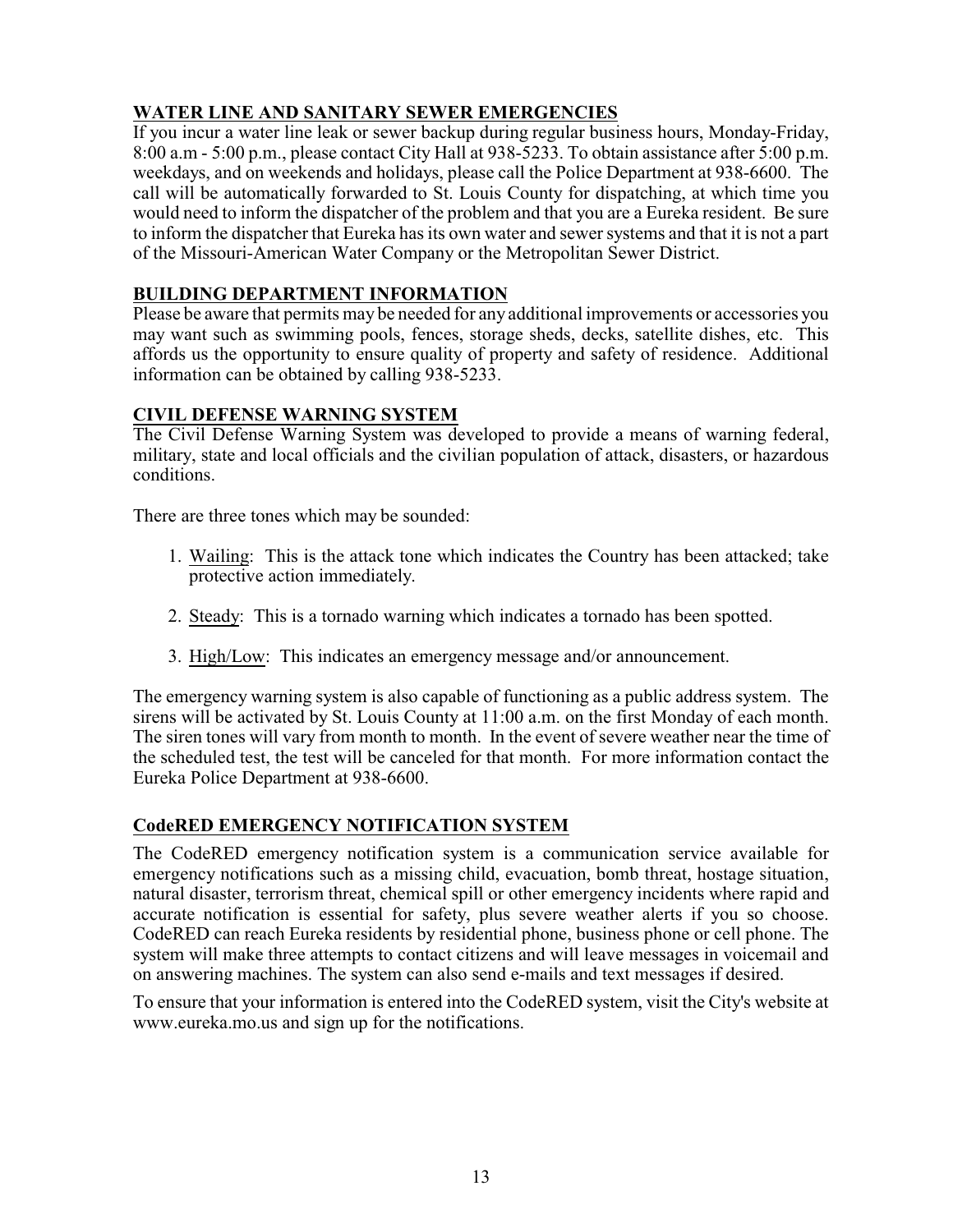# **TRASH COLLECTION AND RECYCLING INFORMATION**

The City of Eureka contracts with Waste Connections, Inc. for collection of yard waste, household trash, bulky waste, major appliances and recyclables. The schedules and procedures are described below:

#### **PICK-UP SCHEDULE**

Yard waste, recyclables, household trash and bulky waste are picked up on the same day with the City being divided into five (5) service days (refer to your service day below). All items are to be placed at the curbside between the hours of 6:00 p.m. the day prior to collection and 6:30 a.m. and empty trash containers must be removed from the curb no later than 8:00 p.m. the day of collection.

Major Appliances include "white goods" such as water heaters, washers, dryers, etc. An appointment must be made with Waste Connections to have major appliances picked-up. Please call 636-321-2100 to schedule a pick-up.

#### Holiday schedules are as follows:

When a holiday falls during the week, your pick-up service will fall one (1) day later from the day of the holiday, for that week. For example: If a holiday falls on a Wednesday, service provided on Monday and Tuesdaywould be unchanged. However, those areas that are normally serviced on Wednesday would have their items picked up on Thursday, with each subsequent service day having their trash picked up a day later.

Holidays observed are: January 1st (New Year's Day), Memorial Day, July 4th (Independence Day), Labor Day, Thanksgiving Day and December 25th (Christmas Day).

#### **MISSED STOPS**

If for any reason trash is not at the curb by 6:30 a.m. on your scheduled pick-up day, it may be missed until the next scheduled pick-up day. If a driver determines that a stop is not out they will record the time of arrival and note that for the record.

Missed stops called in by 5:00 p.m. on the day of pick-up, that are determined missed, will be picked up on the following day. Please report any missed stops to the City of Eureka at 938-5233.

#### **TRASH REMOVAL GUIDELINES**

**Containers:** Residential solid waste shall be stored in containers of not more than thirty-five (35) gallons nor less than twenty (20) gallons in nominal capacity. Large, portable plastic containers with wheels and having a capacity of not more than ninety-six (96) gallons are acceptable as well. Containers shall be leakproof, waterproof, and fitted with a fly-tight lid and shall be properly covered at all times, except when depositing waste or removing the contents thereof. The containers shall have handles, bails or other suitable lifting devices or features. Containers shall be of a type originally manufactured for residential solid waste, with tapered sides for easy emptying. They shall be of a light weight and sturdy construction. The weight of any individual container or contents shall not exceed seventy-five (75) pounds. Galvanized metal containers, or rubber, fiberglass or plastic containers which do not become brittle in cold weather, may be used.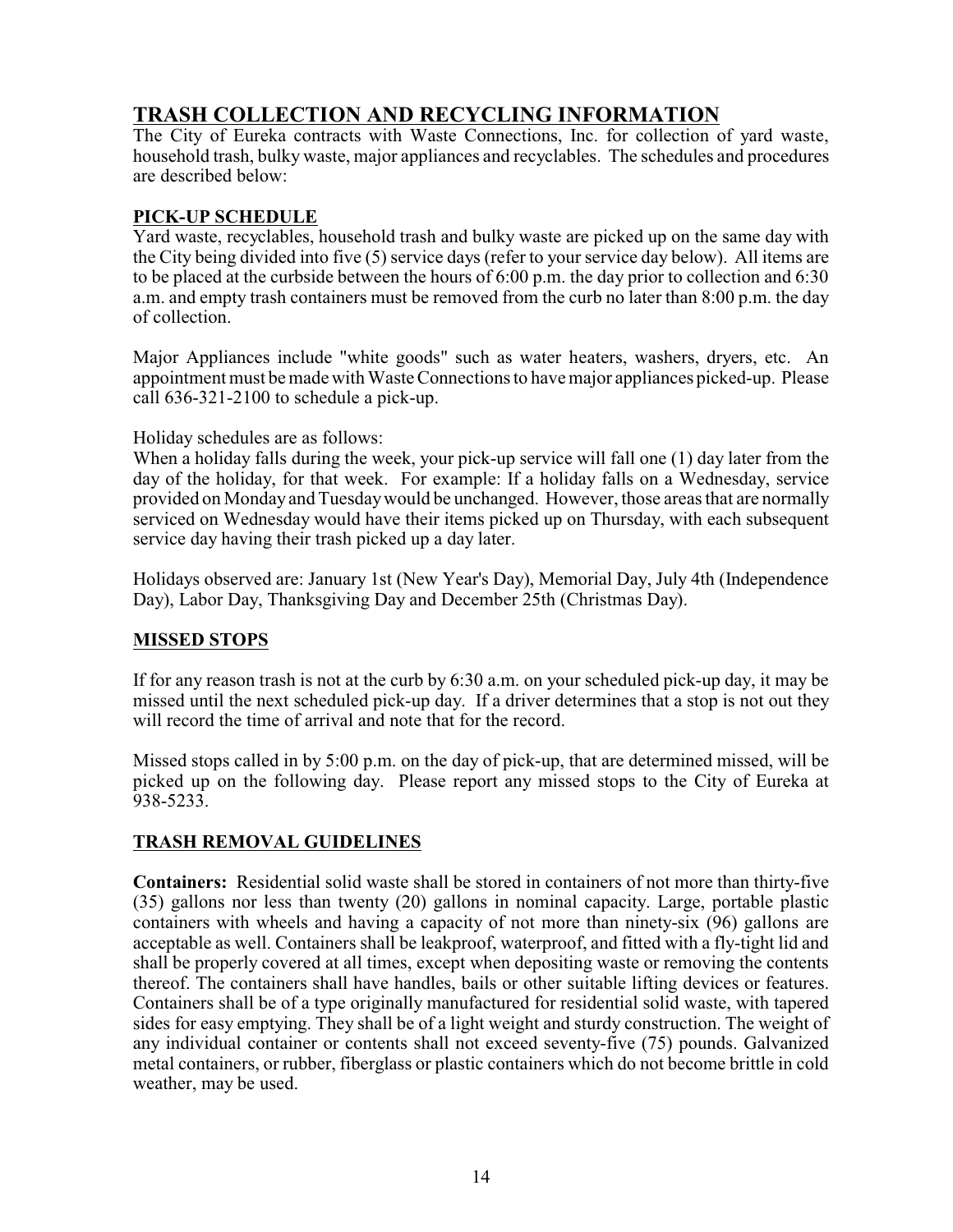**Household Trash and Bulky Waste:** Includes any item except major appliances generated from normal household operation (this does not include material from demolition, remodeling or construction). Bulky waste includes furniture, small appliances, rugs, mattresses, etc., but excludes tires and car parts. There is no limit to the number or amount of household trash and bulky waste items placed at the curbside. If an individual item of trash or bulky waste weighs more than seventy-five (75) pounds, or is of such an irregular size or shape so as to impede lifting or placement for removal without special service, the driver will leave a notice that you must call to schedule an appointment and have such item picked up on a designated day of the week as may be established.

Any loose debris must be bundled and tied together, e.g., pieces of molding or wood, and shall be tied in bundles no more than four (4) feet in length. No bundle can be more than eighteen (18) inches in diameter and no individual item can be more than six (6) inches in diameter. The weight of any individual bundle shall not exceed seventy-five (75) pounds.

**Yard Waste:** Includes grass, leaves, flowers, plants, tree trimmings, and brush. Yard waste must be placed in trash containers and paper bags. Plastic bags are not accepted. Trash containers that are used for yard waste storage must be clearly marked with a "Y" which will identify it contains yard waste (use tape, a permanent marker or paint, and the "Y" should be clearly visible and at least twelve (12) inches high). Tree trimmings and brush must be tied in bundles no more than four (4) feet in length. No bundle can be more than eighteen (18) inches in diameter and no individual tree branch or limb can be more than six (6) inches in diameter. The weight of any individual bundle shall not exceed seventy-five (75) pounds.

**Recyclables:** Place your recyclable materials in your recycle bin or wheeled recycling cart. When your recycle bin or wheeled recycling cart gets full, any additional recyclables will need to go into a second bin or recycling cart. Plastic bags are no longer an accepted recyclable material. On your pick-up day, place your recycle bin or wheeled recycling cart at the curb. Cardboard boxes should be broken down and placed in the recycle bin or wheeled recycling cart. Please Note: To avoid recycling stream contamination, recyclables that become wet from rain or snow may not be picked up. For additional information, refer to the recycling chart on pages 16-17.

On extremely windy days, the City often receives calls regarding trash and recyclable materials blowing out of the containers and being scattered throughout the neighborhood. To prevent this from occurring with household trash, you may wish to dispose of items by first placing them in plastic bags prior to placing them in the containers. To contain recyclable materials, we ask residents currently using recycling bins to consider upgrading to a recycling cart to keep recyclables contained and dry.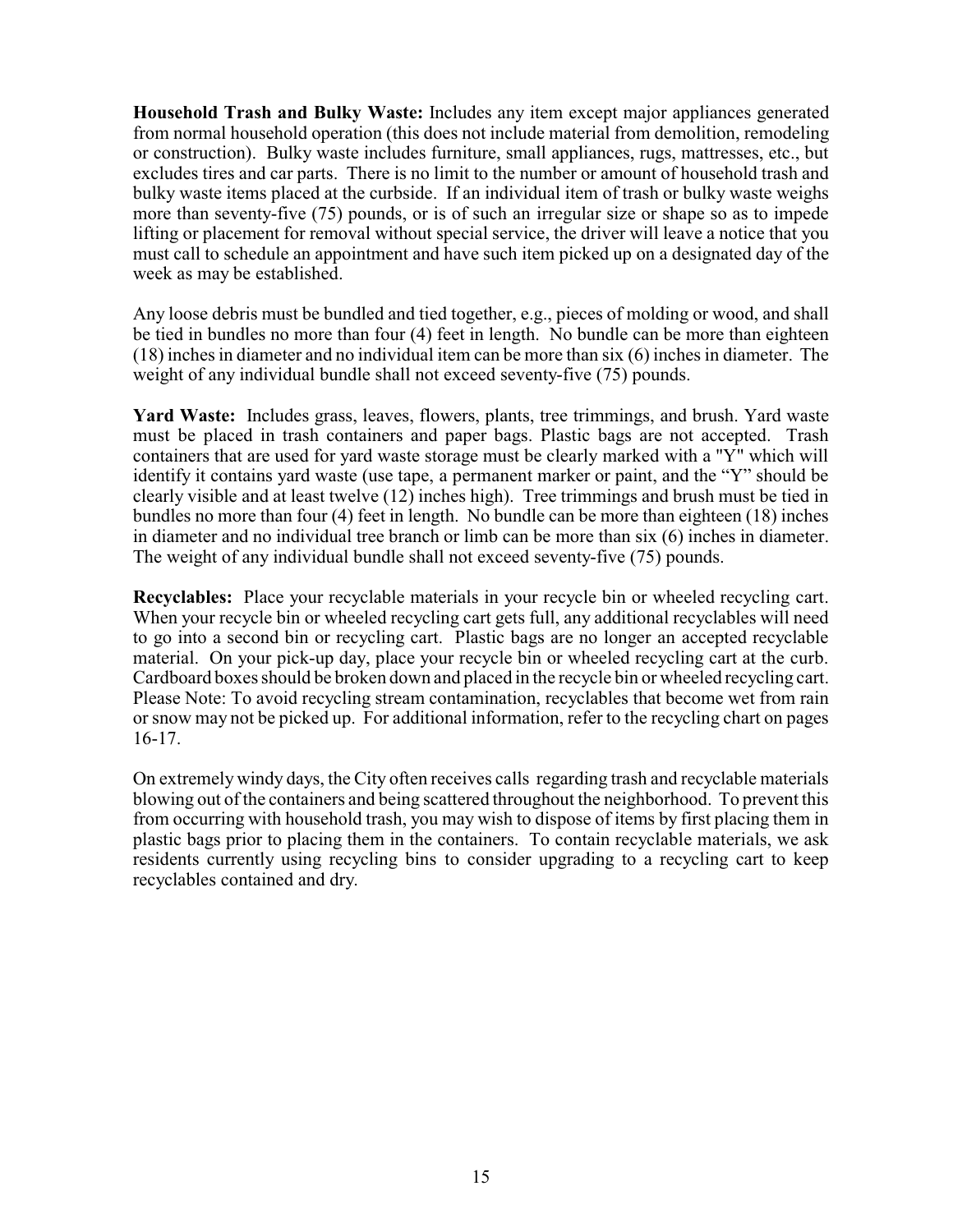#### **WHAT ELSE CAN I DO TO MAKE A DIFFERENCE?**

Remove your name from junk mailing lists by writing to the Direct Marketing Association, PO Box 643, Carmel, NY 10512; or go to www.newdream.org

Try to change your buying habits by NOT purchasing disposable (e.g. - paper plates, plastic forks) and over-packaged products.

To obtain information about recyclable and hazardous waste materials that the City's trash hauler cannot pick up, you may wish to visit the St. Louis County website at www.hhwstl.com or call 314-615-8989.

| <b>Acceptable Materials</b>                                                                                                                                                                                                                                                                                                            | <b>Preparation Guidelines</b>                                                                                                                                                                                                                  | <b>Prohibited Materials</b>                                                                                                                                                                                                                                                                                                   |
|----------------------------------------------------------------------------------------------------------------------------------------------------------------------------------------------------------------------------------------------------------------------------------------------------------------------------------------|------------------------------------------------------------------------------------------------------------------------------------------------------------------------------------------------------------------------------------------------|-------------------------------------------------------------------------------------------------------------------------------------------------------------------------------------------------------------------------------------------------------------------------------------------------------------------------------|
| <b>METALS</b><br><b>Aluminum Beverage Containers</b><br>Steel Food Cans (aka "tin cans")<br>Aluminum Trays & Foil                                                                                                                                                                                                                      | Trays and foil MUST be free of all<br>food residue. Please CLEAN and<br>DRY all cans & containers.                                                                                                                                             | NO bulk metals (pipe, angle iron,<br>etc.), lawn chair frames, pots $\&$<br>pans and other large pieces of<br>metal.                                                                                                                                                                                                          |
|                                                                                                                                                                                                                                                                                                                                        |                                                                                                                                                                                                                                                | NO batteries.                                                                                                                                                                                                                                                                                                                 |
| <b>GLASS</b><br>Jars and Bottles used to package<br>food & beverages (clear, green<br>and brown)                                                                                                                                                                                                                                       | Please CLEAN and DRY.<br>Metal & plastic lids may also be<br>recycled.                                                                                                                                                                         | NO pane glass, Pyrex type<br>cookware, dinnerware or ceramics.<br>insecticide, herbicide<br>NO.<br>$\alpha$<br>hazardous chemical containers.                                                                                                                                                                                 |
| <b>PLASTICS</b><br>PETE #1 (soda and water<br>bottles)<br>HDPE #2 (milk and juice jugs,<br>ketchup & salad dressing bottles,<br>detergent & fabric softener<br>bottles, kitty litter buckets up to<br>five $(5)$ gallons in size, etc.)<br>PP #5 (yogurt, sour cream $&$<br>cheese tubs, narrow neck syrup &<br>ketchup bottles, etc.) | Please CLEAN and DRY<br>all<br>containers.<br>Lids may also be<br>recycled.<br>Plastic containers have symbols,<br>usually molded on the bottom or<br>printed on the side, showing which<br>type of plastic was used to make<br>the container. | NO motor oil containers.<br>NO insecticide, herbicide or<br>hazardous chemical containers.<br>NO diapers.<br>NO plastic film or wrapping.<br>NO plastic bags - PLEASE return<br>plastic grocery bags to your<br>grocery store.<br>NO garbage bags or trash bags.<br>NO Styrofoam containers,<br>peanuts or packing materials. |
| <b>ASEPTIC / "GABLE TOP"</b><br>Milk & juice cartons; juice &<br>drink boxes.                                                                                                                                                                                                                                                          | Please CLEAN and DRY.<br>Please remove straws from<br>juice/drink boxes.                                                                                                                                                                       | NO straws.                                                                                                                                                                                                                                                                                                                    |

#### **WHAT ITEMS CAN I RECYCLE?**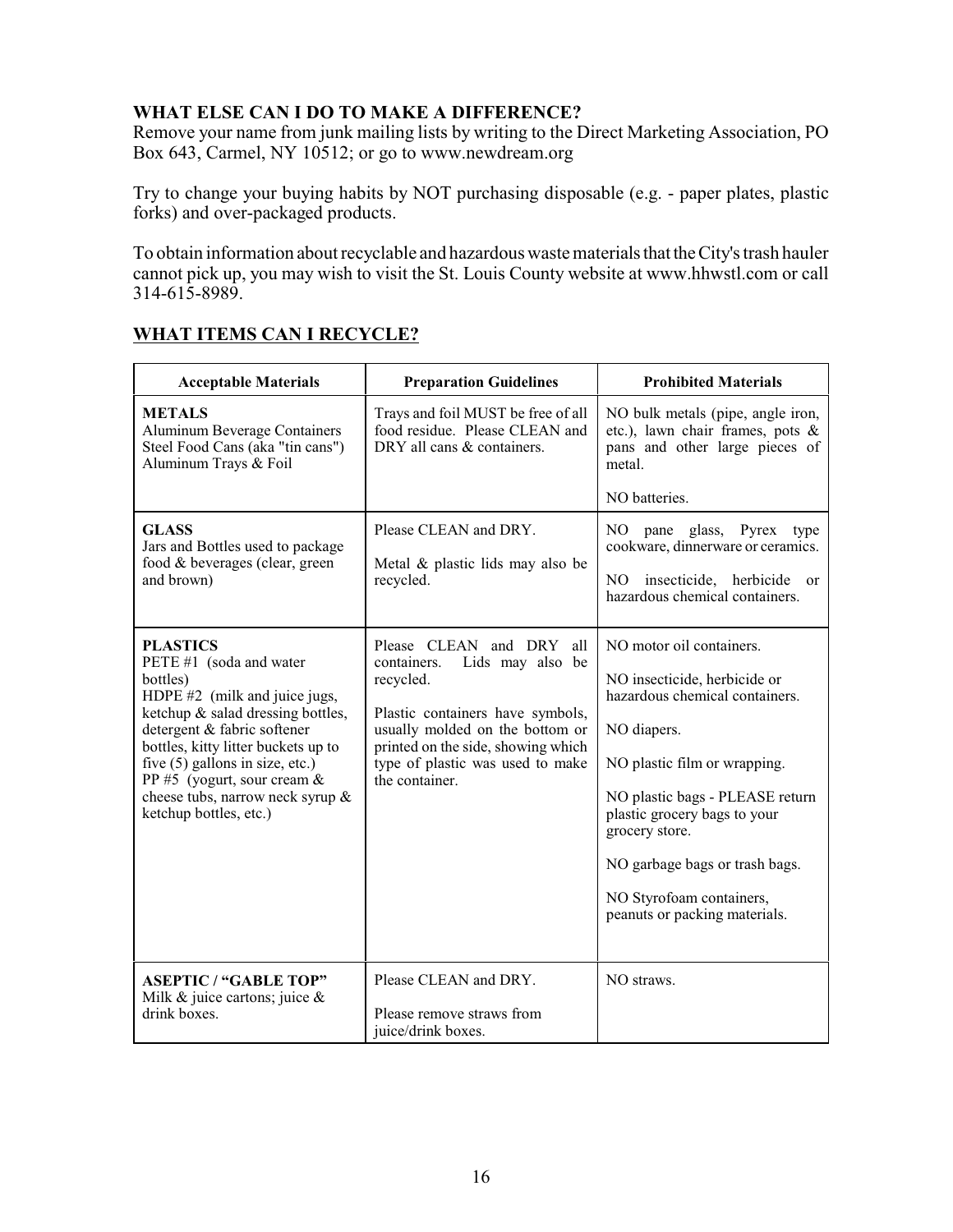| <b>PAPER</b><br>Newspaper INCLUDING<br><b>INSERTS</b> | Please remove all metal clips,<br>spirals and binders from office $\&$<br>notebook paper. | NO plastic newspaper sleeves.<br>NO hardcover books. |
|-------------------------------------------------------|-------------------------------------------------------------------------------------------|------------------------------------------------------|
| Cardboard (NO waxed cardboard)                        |                                                                                           |                                                      |
| Brown (Kraft) paper bags                              | Shredded office paper should be                                                           | NO non-paper items such as                           |
| Magazines, catalogs & phone                           | bagged in a PAPER bag.                                                                    | plastic "membership" cards and                       |
| <b>books</b>                                          |                                                                                           | stick-on address labels commonly                     |
| Office, Computer, Notebook and                        | Please break down and flatten                                                             | enclosed in junk mail.                               |
| Gift Wrapping Paper                                   | cardboard boxes.                                                                          |                                                      |
| Chipboard (boxes such as: cereal,                     |                                                                                           |                                                      |
| cake, food mix, frozen food, shoe,                    | IF YOU CAN TEAR IT - YOU                                                                  |                                                      |
| gift, soda, beer, etc.)                               | <b>CAN RECYCLE IT</b>                                                                     |                                                      |
| Junk mail & envelopes (windows)                       |                                                                                           |                                                      |
| OK)                                                   |                                                                                           |                                                      |
| Paperback books                                       |                                                                                           |                                                      |

#### **WASTE CONNECTIONS TOTER LEASE INFORMATION**

You have the option of renting ninety-six (96) gallon "toters" (trash containers) from Waste Connections, Inc. The current trash container lease cost is \$3.00 per month (billed at \$9.00 per quarter), payable in advance for each three (3) month lease period. You will be billed directly by the trash company. The number to call to commence the lease agreement process is 636-321- 2100. Please indicate that you are a City of Eureka resident. The rental of these toters is not required to receive your trash pick-up service.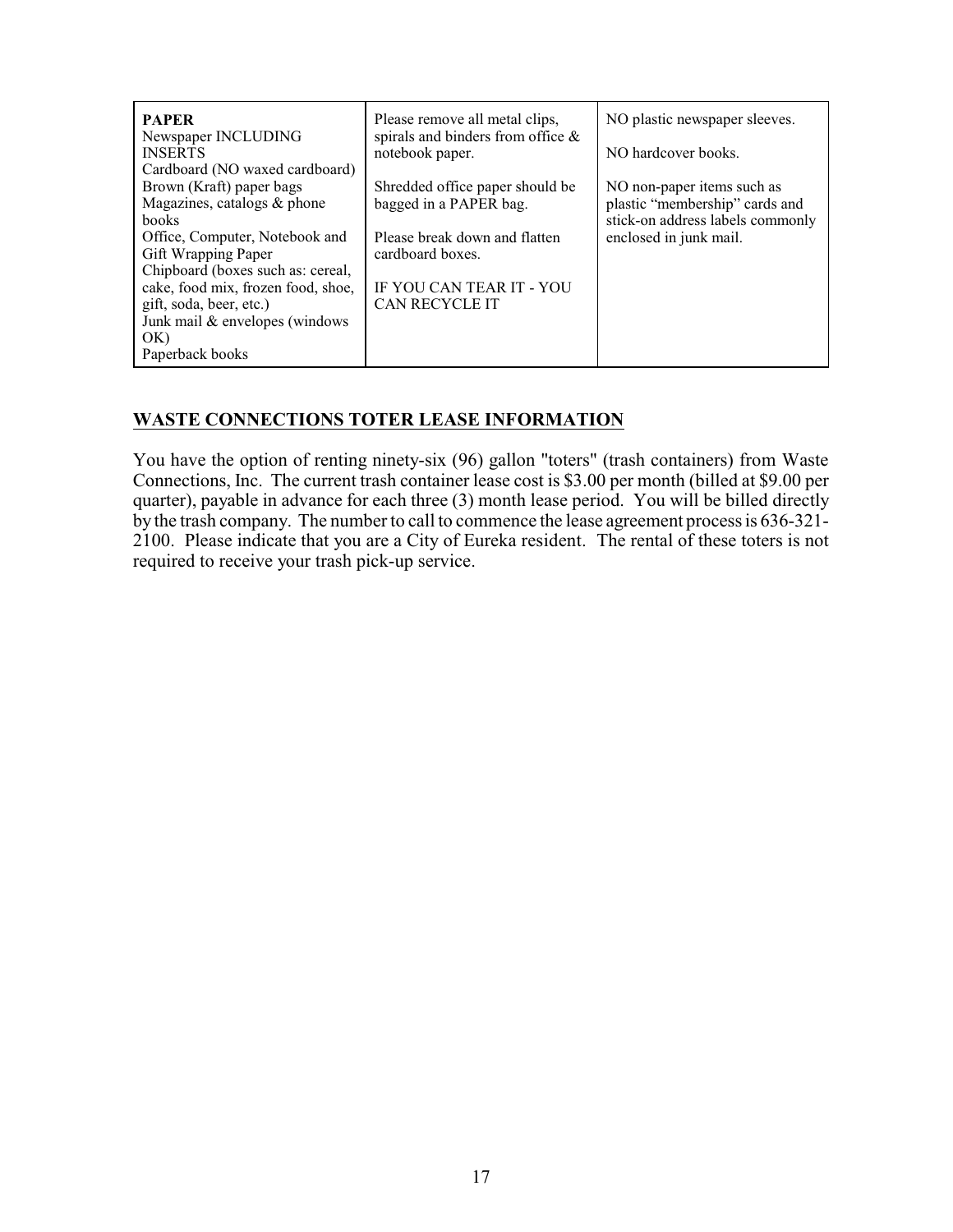#### **SERVICE DAYS - STREETS**

#### **MONDAY**

Ashwood Trail Court Beverly Street Bushgate Way Butler Drive Caribou Court Central Avenue, North Central Avenue, South Drewel Court Dreyer Avenue Elk Run Drive Elm Trail Drive Emerald Oaks Court Emerald View Court Enderbush Lane Enderwood Place Fairway Estates Court Fawn Meadows Drive Fifth Street, West Forby Estates Drive Forby Road Fourth Street, West Frisco Street Hagemeister Drive Heyden Drive Hickory Ridge View Court Hill Drive Main Street, West Meramec Boulevard North Street, East North Street, West Redwood Glen Drive Schmelz Drive Third Street, East Virginia Avenue, North Virginia Avenue, South Walton Drive Weber Drive West Avenue, South White Doe Court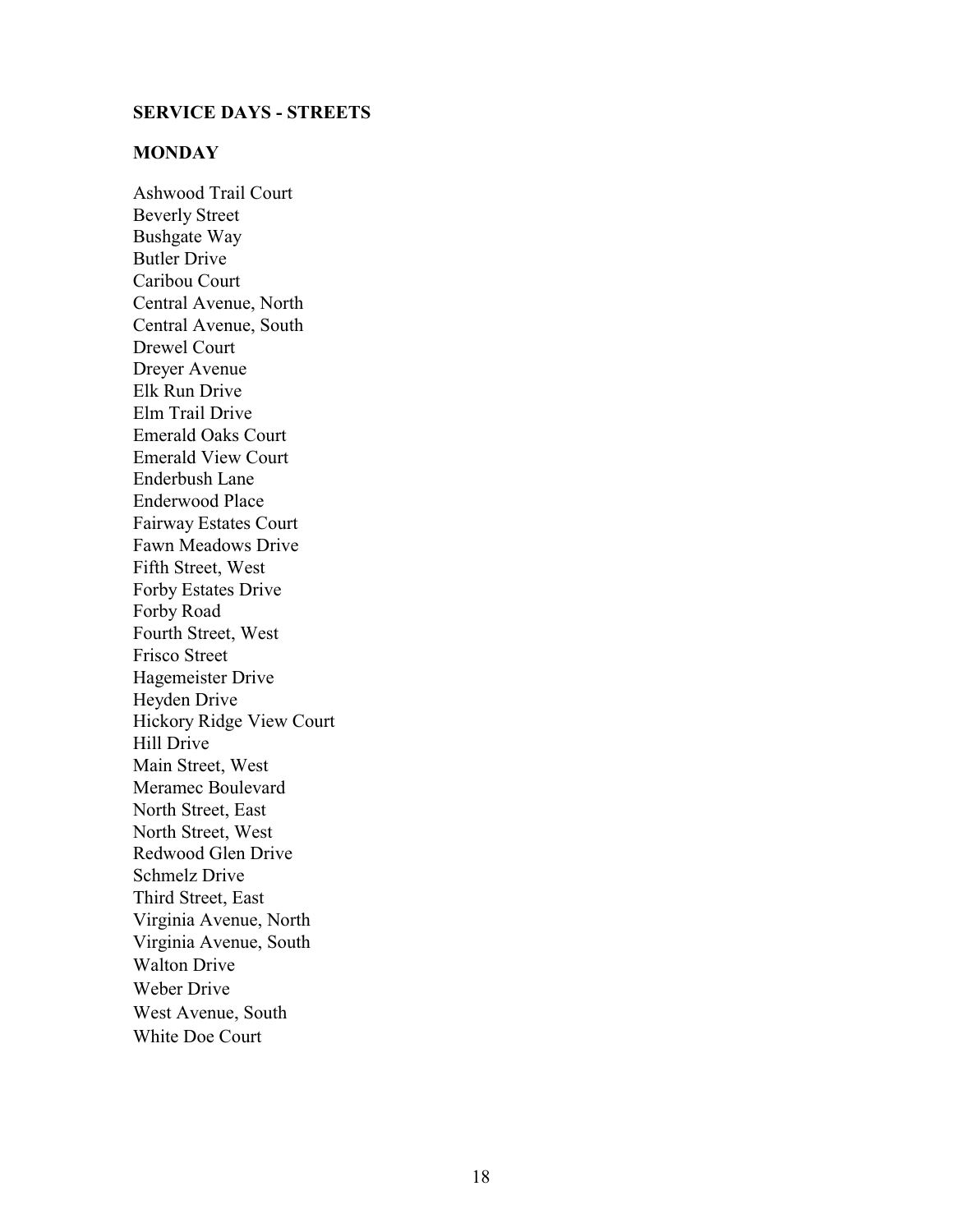#### **TUESDAY**

Abby Lane Bald Hill Road Beldar Lane Brewster Road Brock Road Brook Forest Drive (5627 only) Cahoon Drive Crooked Ridge Court Currier & Ives Lane Curtis Drive Deer Run (216, 217, 225, 233 & 265 only) Eagle Wing Court East Avenue Edward Court Edward Drive Elliot Street Eureka Road (721, 800, 802, 806, 835, 997, 1030 & 1075 only) Flint Ridge Drive Footpath Court Fox Creek Lane, South Franz Drive Gandolf Way Greensfelder Valley Court Hawk Hill Drive Hillington Court Hillington Drive Hilltop Ridge Drive Hilltop Terrace Drive Hilltop Townes Drive Hilltop Woods Court Highway 109 (4500 only) Horneker Road (5701 only) Howerton Lane Hunters Chase Drive Hunters Ford Road Hunters Green Lane Hunters Heights Court Hunters Heights Drive Hunters Hollow Court Hunters Lake Court Hunters Run Court

Lakepath Way Leona Lane Matthew Joseph Lane Maureen Drive (540 only) Melba Lane Misty Mountain Lane Mitschang Court Muir Street Niehoff Drive O' Sullivan Avenue Old Highway Route 66 (18493, 18609 and 18675 only) Orchard Lane Orf Place Pine Bough Lane Ridge Top Court Rockwood Arbor Drive Rockwood Parc Court Rockwood Place Court Shaw Drive Shawnee View Court Shire Lane Sierra Lane Sierra Terrace Sierra Village Drive Spring River Ranch Road St. Stephens Road Theodore Street Thunder Hill Drive Thunder Valley Drive Top Notch Lane Trailhead Court Trailmark Court Viola Lane Walden Court Walden Drive Wengler Road Workman Road Wyman Ridge Drive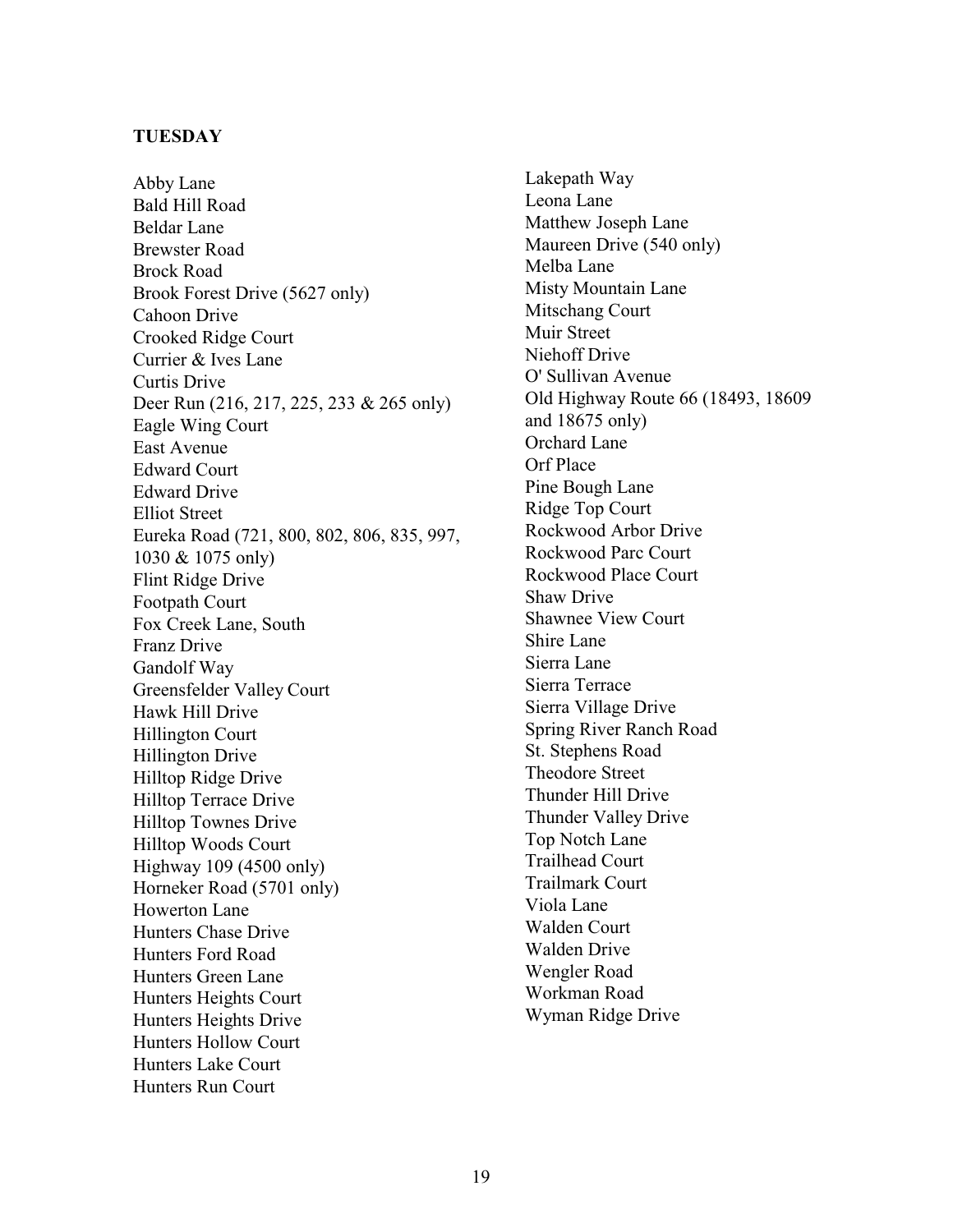#### **WEDNESDAY**

Ashton Way Circle Augustine Road Autumn Way Court Cerny Avenue Cerny Court Cerromar Drive City Hall Drive Clara Street Eagle Pointe Landing Drive Eureka Road (except for 721, 800, 802, 806, 835, 997, 1030 & 1075) Fairway Oaks Drive Forest Hills Drive Forest Run Drive Grace Rose Court Grace View Court Grace View Drive Hickory Hill Drive High View Drive Inverrary Court Kevin Jon Court Maureen Court Maureen Drive (except for 540) Palisades Ridge Court Palisades View Court Palisades View Drive Pin High Court Pin Seeker Court Private Arthur Drive Second Street, East Second Street, West Summit Oaks Drive Victorian Court Wallach Drive Walnut Grove Wellington Woods Court Wellington Woods Drive Wild Hawk Drive Wilderness Way Drive Williams Drive Williams Road Willow Drive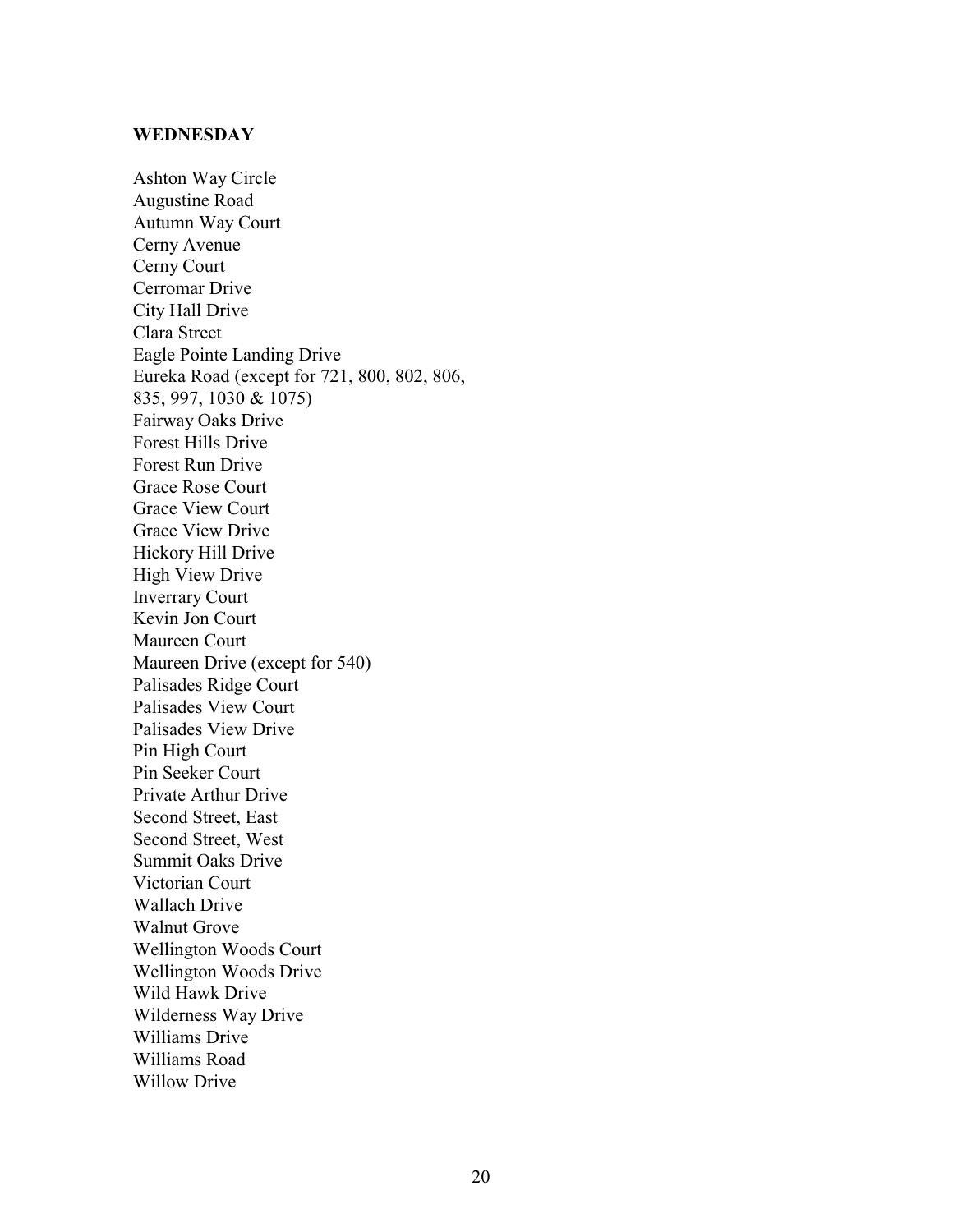#### **THURSDAY**

Bluffs View Court Grand View Ridge Court Legends Bluffs Court Legends View Drive Meramec Bluffs Court Meramec View Court Meramec View Drive Overlook Terrace Court Southern Hills Court Southern Hills Drive Spring Cove Court Stone Spring Court Stone Spring Drive Thorntree Lake Court Thorntree Lane Upper Bluffs View Court Vista Glen Court Vista Hills Court

#### **FRIDAY**

Bloomfield Drive Boulder Crest Court Cascade Lane Crested Point Drive Ridgefield Bluff Court Rolling Meadow Drive Summer Breeze Lane Willow Ridge Court Windswept Farms Drive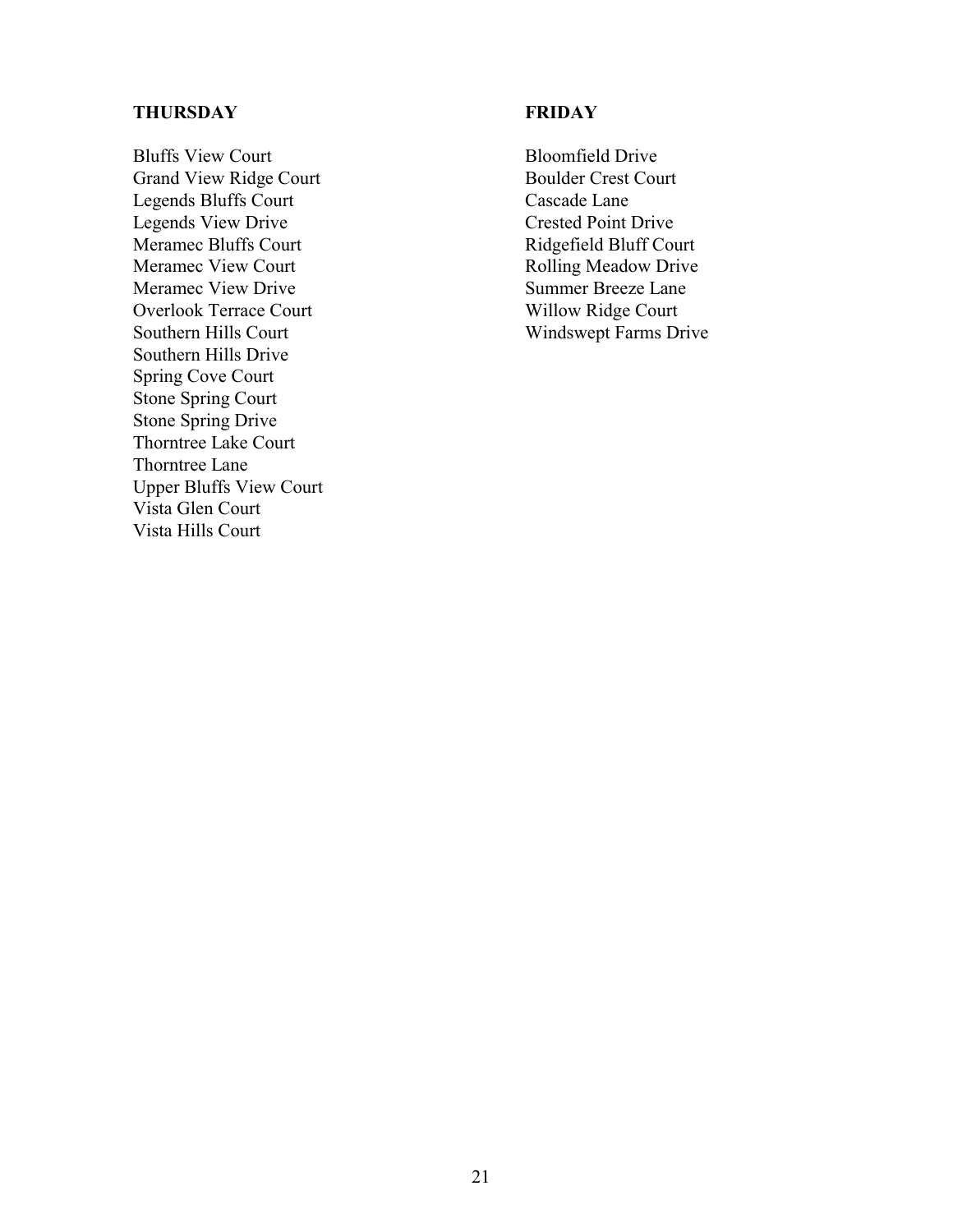# **HISTORY OF EUREKA**

The Eureka area's first known inhabitants were Shawnee Indians on the banks of the Meramec, and even today artifacts can be found as evidence of their past occupation of the area.

The Missouri Pacific Railroad was opened to Franklin (now Pacific) on July 19, 1853. It is said that as the builders of the railroad track came around the bend on the east side of the present site of Eureka and looked westward at the level land with no rocks and very little dirt to move they cried out, "Eureka!", which translated from Greek means "I've found it!" That is how Eureka got its name.

Eureka was laid out as a village in 1858 by Strodt and Shands of St. Louis. Some of the early families in Eureka were Lorenzo Votaw, Thomas Thomas, George Hornecker, Edward William Johnston, Major Beale (his son Dr. J.B.H. Beale) and James and Peter M. Brown.

In 1890, Eureka was a prosperous village of about one hundred (100) homes in the immediate area surrounded by fine fruit and agricultural land. The country roads to Crescent, Big River, Antire, Bald Hill, Glencoe, Allenton and Clifty Creek all centered here, and Eureka had to its credit at this time a Catholic Chapel, Methodist Church, Post Office, Freemasons' Hall, three (3) stores, a district school, two (2) blacksmiths, a wagon maker, a saloon and a fresh air camp for poor and orphaned city children. In 1900, the Children's Industrial Farm began operating and later became Camp Wyman. Camp Wyman is still operating camp programs for underprivileged children.

The first high school class was held in 1909 in Eureka. Eureka-based schools over the years have provided education to children from many areas including Fenton, Creve Coeur, Manchester, House Springs, Cedar Hill, Allenton, Eureka, Glencoe and others. Today, the City of Eureka is served by the award winning Rockwood School District.

Over the years, a number of disasters have hit Eureka including floods, tornados and a number of major fires. Such disasters led to the formation of the Eureka Volunteer Fire Department in about 1945, when they constructed a firehouse and acquired equipment. In 1970, the Eureka Fire Protection District was formed and now serves a seventy-nine (79) square mile area. In 1972, the first ambulance was acquired by the District to serve the area, which was made possible by citizen and community organizational efforts.

In 1954, the City of Eureka was incorporated as a 4th class city with a land area of approximately 2.7 square miles. Over the years, the City has had numerous successful annexations and today consists of approximately 10.45 square miles. The population of the City has grown: 817 in 1950; 1,134 in 1960; 2,384 in 1970; 3,862 in 1980; 4,683 in 1990, 7,676 in 2000 and 10,187 in 2010. The City of Eureka annual budget has grown from approximately \$3,400.00 in 1954 to over \$4,000,000.00 today.

In 1970, the Six Flags - St. Louis was constructed, which is a major tourist attraction in the midwest. An average of two million (2,000,000) people visit Six Flags annually. The presence of Six Flags Amusement Park has influenced and spurred growth in the Eureka area.